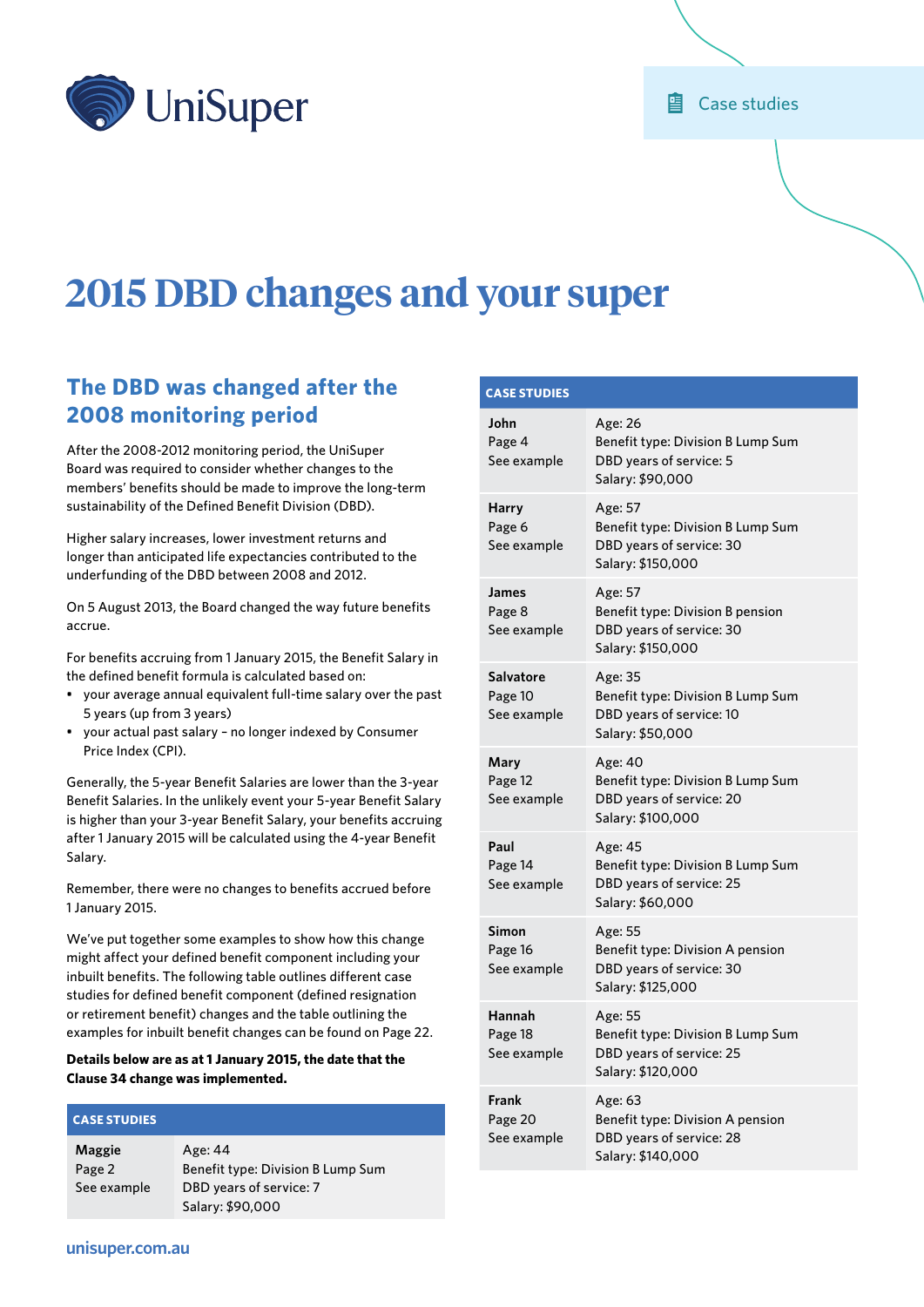# <span id="page-1-0"></span>*Example one: Maggie*

This example focuses on Maggie. Maggie is aged 44, has 7 years of service in the DBD as a Division B member and has a salary of \$90,000 on 1 January 2015 (the date that the Clause 34 change will be implemented). Members can refer to their statement to check if they are a Division A or Division B DBD member.

Assuming salary increases of 3.5% per annum, Maggie's salary levels for five years up to 1 January 2025 (10 years after the Clause 34 change) are outlined in the tables below. Let's say the Consumer Price Index (CPI) increases by 2.75%\* each year.

# BEFORE THE CHANGE

Prior to the change to be adopted under Clause 34, Maggie's Benefit Salary is calculated by adjusting her last three salaries by CPI and averaging the three results, giving a Benefit Salary at the end of the three-year period of \$126,036. This is illustrated in the table below:



| <b>YEAR</b> | <b>MAGGIE'S ACTUAL SALARY FOR</b><br><b>SUPERANNUATION PURPOSES</b> | <b>MAGGIE'S SALARY ADJUSTED</b><br><b>FOR CPI INCREASES</b> |
|-------------|---------------------------------------------------------------------|-------------------------------------------------------------|
| 2023        | \$118,513                                                           | \$125,121                                                   |
| 2024        | \$122,661                                                           | \$126,034                                                   |
| 2025        | \$126,954                                                           | \$126,954                                                   |
|             | Average Indexed Salary over<br>three years (Benefit Salary)         | \$126,036                                                   |

\* Please note that CPI estimates have been made for illustrative purposes only.

#### AFTER THE CHANGE

After this Clause 34 change comes into effect, a different Benefit Salary will apply to the benefits Maggie accrues after 1 January 2015. Her Benefit Salary for that part of the benefit will simply be an average of her last five salaries without any adjustment for CPI, giving her a Benefit Salary for service after 1 January 2015 of \$118,653. This is illustrated in the table below:

| <b>YEAR</b>                                               | <b>MAGGIE'S ACTUAL SALARY FOR</b><br><b>SUPERANNUATION PURPOSES</b> |
|-----------------------------------------------------------|---------------------------------------------------------------------|
| 2021                                                      | \$110,633                                                           |
| 2022                                                      | \$114,505                                                           |
| 2023                                                      | \$118,513                                                           |
| 2024                                                      | \$122,661                                                           |
| 2025                                                      | \$126,954                                                           |
| <b>Average Salary over five</b><br>years (Benefit Salary) | \$118,653                                                           |

**Important: this change will not affect the benefit Maggie has accrued to the date of implementation (or how that part of her benefit grows in the future) – that is, there will be no impact on her benefit as at 1 January 2015. But from that date, the benefit she accrues will be calculated differently.** 

The example below shows the impact this change to Benefit Salary might have on Maggie's defined resignation benefit over time.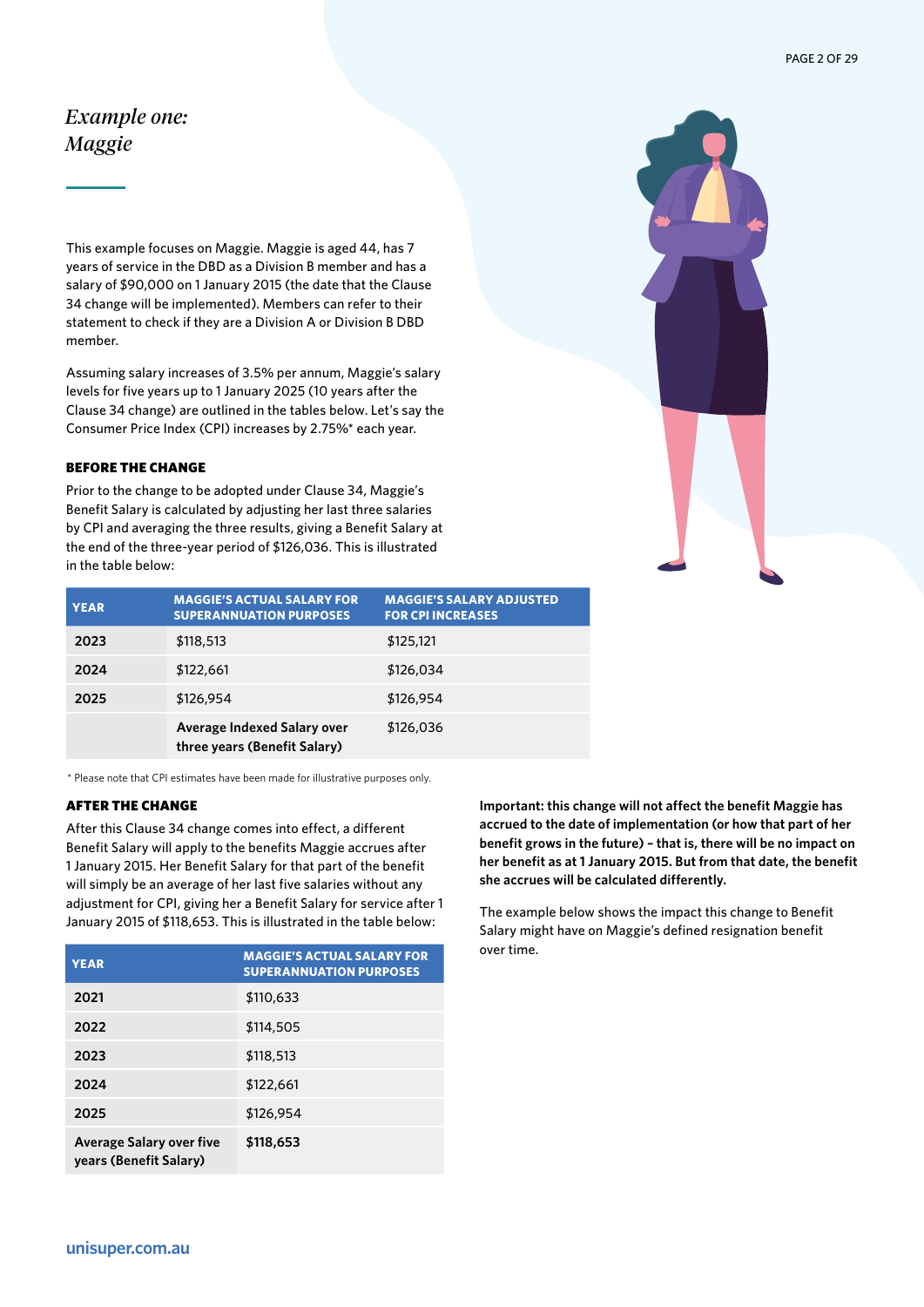An example of how this change to Benefit Salary would work in practice is illustrated in this sample projection for Maggie showing her resignation benefit as at 1 January 2025, 10 years after the change is implemented. The shaded boxes show the parts affected by the change to Benefit Salary.

|                                                                            | <b>BENEFIT</b><br><b>SALARY</b>                                            | <b>BENEFIT</b><br><b>SERVICE</b><br>(YEARS) | <b>LUMP SUM</b><br><b>FACTOR</b> | <b>AVERAGE</b><br><b>SERVICE</b><br><b>FRACTION</b> | <b>AVERAGE</b><br><b>CONTRIBUTION</b><br><b>FACTOR</b> | <b>DEFINED</b><br><b>RESIGNATION</b><br><b>BENEFIT AS AT</b><br><b>1 JANUARY 2025</b> |
|----------------------------------------------------------------------------|----------------------------------------------------------------------------|---------------------------------------------|----------------------------------|-----------------------------------------------------|--------------------------------------------------------|---------------------------------------------------------------------------------------|
| Benefit in respect of<br><b>Benefit Service prior</b><br>to 1 January 2015 | \$126,036<br>(based on<br>current<br><b>Benefit Salary</b><br>calculation) | 7 (service<br>to 1 January<br>2015)         | 20.8%                            | 100%                                                | 100%                                                   | \$183,508                                                                             |
| <b>PLUS</b>                                                                |                                                                            |                                             |                                  |                                                     |                                                        |                                                                                       |
| Benefit in respect of<br><b>Benefit Service since</b><br>1 January 2015    | \$118,653<br>(based on<br>changed<br><b>Benefit Salary</b><br>calculation) | 10 (service<br>from 1<br>January<br>2015)   | 20.8%                            | 100%                                                | 100%                                                   | \$246,798                                                                             |
|                                                                            |                                                                            |                                             |                                  |                                                     | <b>Total</b>                                           | \$430,306                                                                             |

So, it is only the benefit component in respect of Benefit Service since 1 January 2015 that is affected by the change. The benefit component in respect of Benefit Service prior to 1 January 2015 continues to be calculated using the Benefit Salary calculation that currently applies.

# IF THE CHANGE WASN'T MADE:

As a point of comparison, this sample projection shows Maggie's defined benefit as at 1 January 2025 if the changes to Benefit Salary were not made:

| <b>BENEFIT</b><br><b>SALARY</b> | <b>BENEFIT SERVICE</b><br>(YEARS) AT<br><b>1JANUARY 2025</b> | <b>LUMP SUM</b><br><b>FACTOR</b> | <b>AVERAGE</b><br><b>SERVICE</b><br><b>FRACTION</b> | <b>AVERAGE</b><br><b>CONTRIBUTION</b><br><b>FACTOR</b> | <b>DEFINED</b><br><b>RESIGNATION</b><br><b>BENEFIT AS AT</b><br><b>1JANUARY 2025</b> |
|---------------------------------|--------------------------------------------------------------|----------------------------------|-----------------------------------------------------|--------------------------------------------------------|--------------------------------------------------------------------------------------|
| \$126,036                       | 10                                                           | 20.8%                            | 100%                                                | 100%                                                   | \$445,663                                                                            |

- This information is of a general nature only. It has been prepared without taking into account your individual objectives, financial situation or needs. Before making any decision in relation to your UniSuper membership, you should consider your personal circumstances, the relevant Product Disclosure Statement (PDS) for your membership category and whether to consult a licensed financial adviser. To obtain a copy of the PDS relevant to your membership category visit the UniSuper website at **www.unisuper.com.au.**
- The figures shown do not represent any specific member but are based on sample membership data.
- The projected benefits are based on assumed salary increases of 3.5% p.a, price inflation of 2.75% p.a, and assuming that Maggie has no break in service or change in member contribution rate or service fraction between now and the projection date.
- The impact on Maggie's overall defined benefit would be less/more significant if a shorter/longer projection period were considered.
- Whilst the dollar reduction in her defined benefit would not depend on her length of service at the implementation date, the percentage reduction in her overall defined benefit would be lower/greater if she had a larger/smaller length of service at the implementation date.
- In the unlikely event that this change results in an increase in your Benefit Salary, your Benefit Salary would be calculated using the three-year Benefit Salary definition.
- To the extent that information in this example is inconsistent with the UniSuper Trust Deed and Regulations (together with the Trust Deed) or the Trustee's Clause 34 resolutions, the Trust Deed and resolutions will prevail.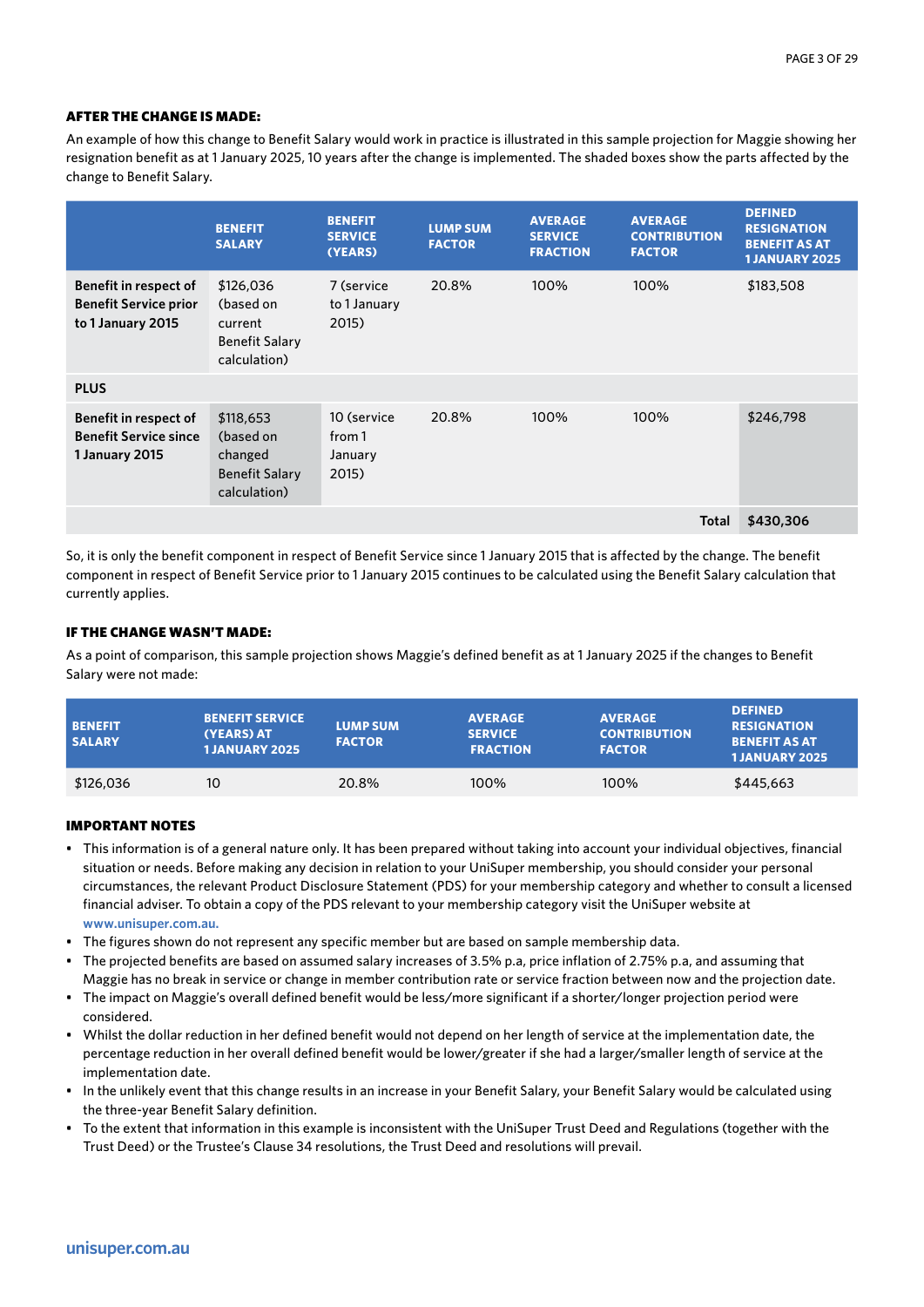# <span id="page-3-0"></span>*Example two: John*

This example focuses on John. John is aged 26, has 5 years of service in the DBD as a Division B member and has a salary of \$90,000 on 1 January 2015 (the date that the Clause 34 change will be implemented). Members can refer to their statement to check if they are a Division A or Division B DBD member.

Assuming salary increases of 3.5% per annum, John's salary levels for five years up to 1 January 2035 are outlined in the tables below. Let's say the Consumer Price Index (CPI) increases by 2.75%\* each year.

#### BEFORE THE CHANGE

Prior to the change to be adopted under Clause 34, John's Benefit Salary is calculated by adjusting his last three salaries by CPI and averaging the three results, giving a Benefit Salary at the end of the three-year period of \$177,786. This is illustrated in the table below:

| <b>YEAR</b> | JOHN'S ACTUAL SALARY FOR<br><b>SUPERANNUATION PURPOSES</b>  | <b>JOHN'S SALARY ADJUSTED</b><br><b>FOR CPI INCREASES</b> |
|-------------|-------------------------------------------------------------|-----------------------------------------------------------|
| 2033        | \$167,174                                                   | \$176,495                                                 |
| 2034        | \$173,025                                                   | \$177,783                                                 |
| 2035        | \$179,081                                                   | \$179,081                                                 |
|             | Average Indexed Salary over<br>three years (Benefit Salary) | \$177,786                                                 |

\* Please note that CPI estimates have been made for illustrative purposes only.

#### AFTER THE CHANGE

After this Clause 34 change comes into effect, a different Benefit Salary will apply to the benefits John accrues after 1 January 2015. His Benefit Salary for that part of the benefit will simply be an average of his last five salaries without any adjustment for CPI, giving him a Benefit Salary for service after 1 January 2015 of \$167,372. This is illustrated in the table below:

| <b>YEAR</b>                                               | <b>JOHN'S ACTUAL SALARY FOR</b><br><b>SUPERANNUATION PURPOSES</b> |
|-----------------------------------------------------------|-------------------------------------------------------------------|
| 2031                                                      | \$156,059                                                         |
| 2032                                                      | \$161,521                                                         |
| 2033                                                      | \$167.174                                                         |
| 2034                                                      | \$173,025                                                         |
| 2035                                                      | \$179,081                                                         |
| <b>Average Salary over five</b><br>years (Benefit Salary) | \$167,372                                                         |

**Important: this change will not affect the benefit John has accrued to the date of implementation (or how that part of his benefit grows in the future) – that is, there will be no impact on John's benefit as at 1 January 2015. But from that date, the benefit he accrues will be calculated differently.** 

The example below shows the impact this change to Benefit Salary might have on John's defined resignation benefit over time.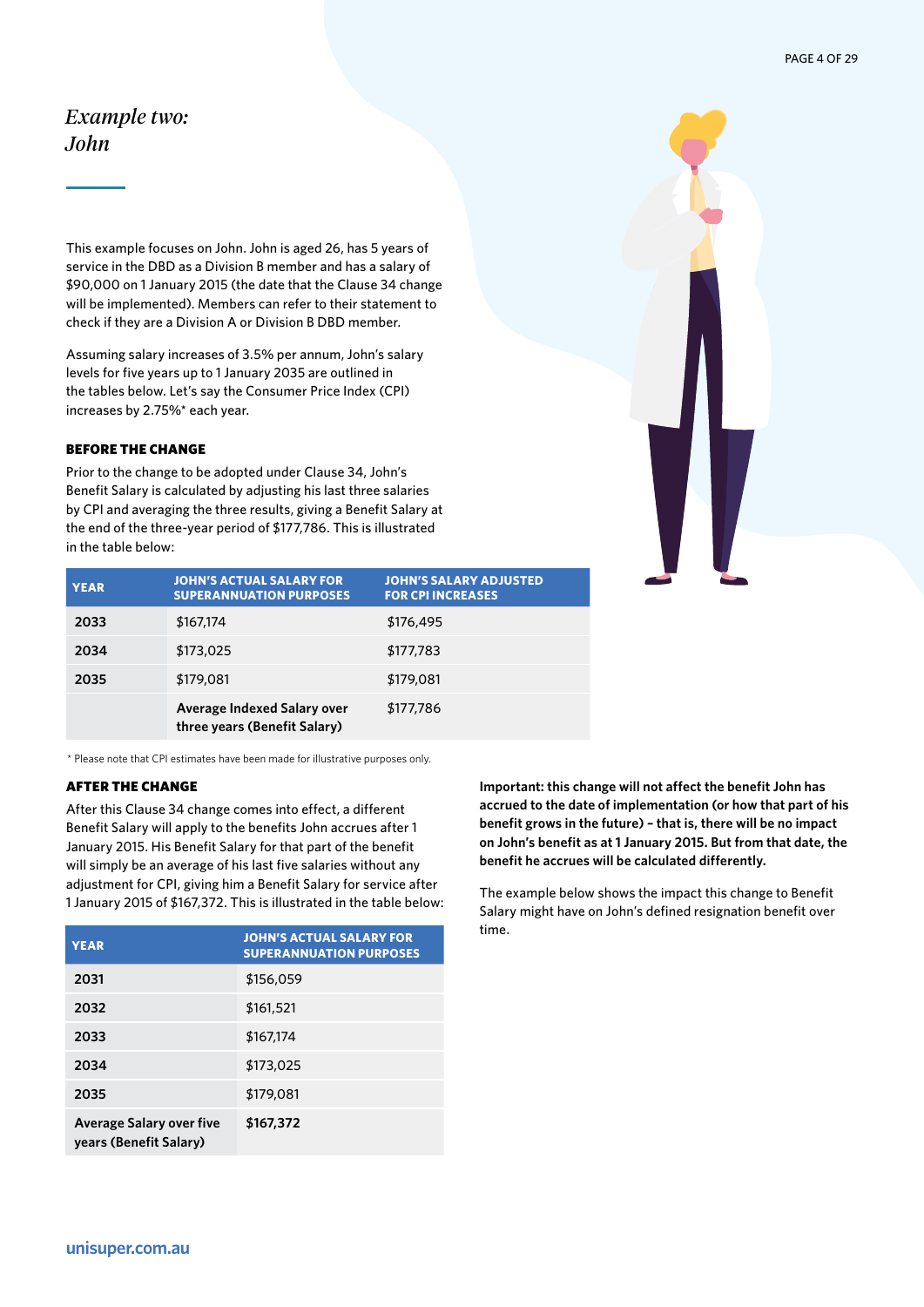An example of how this change to Benefit Salary would work in practice is illustrated in this sample projection for John showing his resignation benefit as at 1 January 2035, 20 years after the change is implemented. The shaded boxes show the parts affected by the change to Benefit Salary.

|                                                                            | <b>BENEFIT</b><br><b>SALARY</b>                                            | <b>BENEFIT</b><br><b>SERVICE</b><br>(YEARS) | <b>LUMP SUM</b><br><b>FACTOR</b> | <b>AVERAGE</b><br><b>SERVICE</b><br><b>FRACTION</b> | <b>AVERAGE</b><br><b>CONTRIBUTION</b><br><b>FACTOR</b> | <b>DEFINED</b><br><b>RESIGNATION</b><br><b>BENEFIT AS AT</b><br><b>1 JANUARY 2035</b> |
|----------------------------------------------------------------------------|----------------------------------------------------------------------------|---------------------------------------------|----------------------------------|-----------------------------------------------------|--------------------------------------------------------|---------------------------------------------------------------------------------------|
| Benefit in respect of<br><b>Benefit Service prior</b><br>to 1 January 2015 | \$177,786<br>(based on<br>current<br><b>Benefit Salary</b><br>calculation) | 5 (service<br>to 1 January<br>2015)         | 19.2%                            | 100%                                                | 100%                                                   | \$170,675                                                                             |
| <b>PLUS</b>                                                                |                                                                            |                                             |                                  |                                                     |                                                        |                                                                                       |
| Benefit in respect of<br><b>Benefit Service since</b><br>1 January 2015    | \$167,372<br>(based on<br>changed<br><b>Benefit Salary</b><br>calculation) | 20 (service<br>from 1<br>January<br>2015)   | 19.2%                            | 100%                                                | 100%                                                   | \$642,708                                                                             |
|                                                                            |                                                                            |                                             |                                  |                                                     | <b>Total</b>                                           | \$813,383                                                                             |

So, it is only the benefit component in respect of Benefit Service since 1 January 2015 that is affected by the change. The benefit component in respect of Benefit Service prior to 1 January 2015 continues to be calculated using the Benefit Salary calculation that currently applies.

# IF THE CHANGE WASN'T MADE:

As a point of comparison, this sample projection shows John's Defined Benefit Component as at 1 January 2035 if the changes to Benefit Salary were not made:

| <b>BENEFIT</b><br><b>SALARY</b> | <b>BENEFIT SERVICE</b><br>(YEARS) AT<br><b>1 JANUARY 2035</b> | <b>LUMP SUM</b><br><b>FACTOR</b> | <b>AVERAGE</b><br><b>SERVICE</b><br><b>FRACTION</b> | <b>AVERAGE</b><br><b>CONTRIBUTION</b><br><b>FACTOR</b> | <b>DEFINED</b><br><b>RESIGNATION</b><br><b>BENEFIT AS AT</b><br><b>1JANUARY 2035</b> |
|---------------------------------|---------------------------------------------------------------|----------------------------------|-----------------------------------------------------|--------------------------------------------------------|--------------------------------------------------------------------------------------|
| \$177,786                       | 25                                                            | 19.2%                            | 100%                                                | 100%                                                   | \$853,375                                                                            |

- This information is of a general nature only. It has been prepared without taking into account your individual objectives, financial situation or needs. Before making any decision in relation to your UniSuper membership, you should consider your personal circumstances, the relevant Product Disclosure Statement (PDS) for your membership category and whether to consult a licensed financial adviser. To obtain a copy of the PDS relevant to your membership category visit the UniSuper website at **www.unisuper.com.au.**
- The figures shown do not represent any specific member but are based on sample membership data.
- The projected benefits are based on assumed salary increases of 3.5% p.a, price inflation of 2.75% p.a, and assuming that John has no break in service or change in member contribution rate or service fraction between now and the projection date.
- The impact on John's overall defined benefit would be less/more significant if a shorter/longer projection period were considered.
- Whilst the dollar reduction in his defined benefit would not depend on his length of service at the implementation date, the percentage reduction in his overall defined benefit would be lower/greater if he had a larger/smaller length of service at the implementation date.
- In the unlikely event that this change results in an increase in your Benefit Salary, your Benefit Salary would be calculated using the three-year Benefit Salary definition.
- To the extent that information in this example is inconsistent with the UniSuper Trust Deed and Regulations (together with the Trust Deed) or the Trustee's Clause 34 resolutions, the Trust Deed and resolutions will prevail.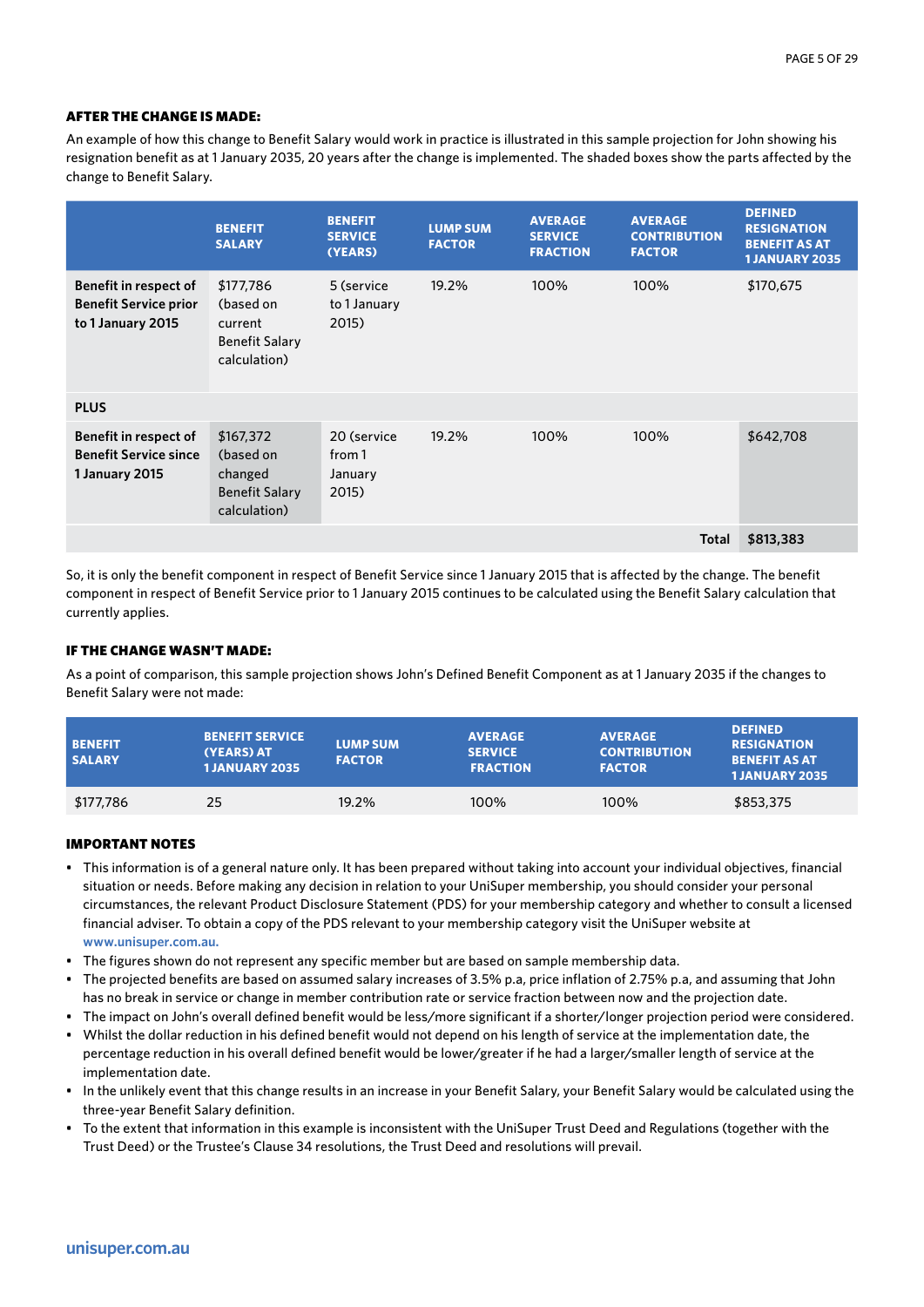# <span id="page-5-0"></span>*Example three: Harry (Division B lump sum)*

This example focuses on Harry. Harry is aged 57, has 30 years of service in the DBD and has a salary of \$150,000 on 1 January 2015 (the date that the Clause 34 change will be implemented).

Assuming salary increases of 3.5% per annum, Harry's salary levels for five years up to 1 January 2020 are outlined in the tables below. Let's say the Consumer Price Index (CPI) increases by 2.75%\* each year.

# BEFORE THE CHANGE

Prior to the change to be adopted under Clause 34, Harry's Benefit Salary is calculated by adjusting his last three salaries by CPI and averaging the three results, giving a Benefit Salary at the end of the three-year period of \$176,865. This is illustrated in the table below:



| <b>YEAR</b> | <b>HARRY'S ACTUAL SALARY FOR</b><br><b>SUPERANNUATION PURPOSES</b> | <b>HARRY'S SALARY ADJUSTED</b><br><b>FOR CPI INCREASES</b> |
|-------------|--------------------------------------------------------------------|------------------------------------------------------------|
| 2018        | \$166,308                                                          | \$175,580                                                  |
| 2019        | \$172,128                                                          | \$176,862                                                  |
| 2020        | \$178,153                                                          | \$178,153                                                  |
|             | Average Indexed Salary over<br>three years (Benefit Salary)        | \$176,865                                                  |

\* Please note that CPI estimates have been made for illustrative purposes only.

#### AFTER THE CHANGE

After this Clause 34 change comes into effect, a different Benefit Salary will apply to the benefits Harry accrues after 1 January 2015. His Benefit Salary for that part of the benefit will simply be an average of his last five salaries without any adjustment for CPI, giving him a Benefit Salary for service after 1 January 2015 of \$166,505. This is illustrated in the table below:

| <b>YEAR</b>                                               | <b>HARRY'S ACTUAL SALARY FOR</b><br><b>SUPERANNUATION PURPOSES</b> |
|-----------------------------------------------------------|--------------------------------------------------------------------|
| 2016                                                      | \$155,250                                                          |
| 2017                                                      | \$160,684                                                          |
| 2018                                                      | \$166,308                                                          |
| 2019                                                      | \$172,128                                                          |
| 2020                                                      | \$178,153                                                          |
| <b>Average Salary over five</b><br>years (Benefit Salary) | \$166,505                                                          |

**Important: this change will not affect the benefit Harry has accrued to the date of implementation (or how that part of his benefit grows in the future) – that is, there will be no impact on Harry's benefit as at 1 January 2015. But from that date, the benefit he accrues will be calculated differently.** 

This example shows the impact this change to Benefit Salary might have on Harry's defined benefit over time. It assumes that Harry has chosen to receive a Division B lump sum benefit.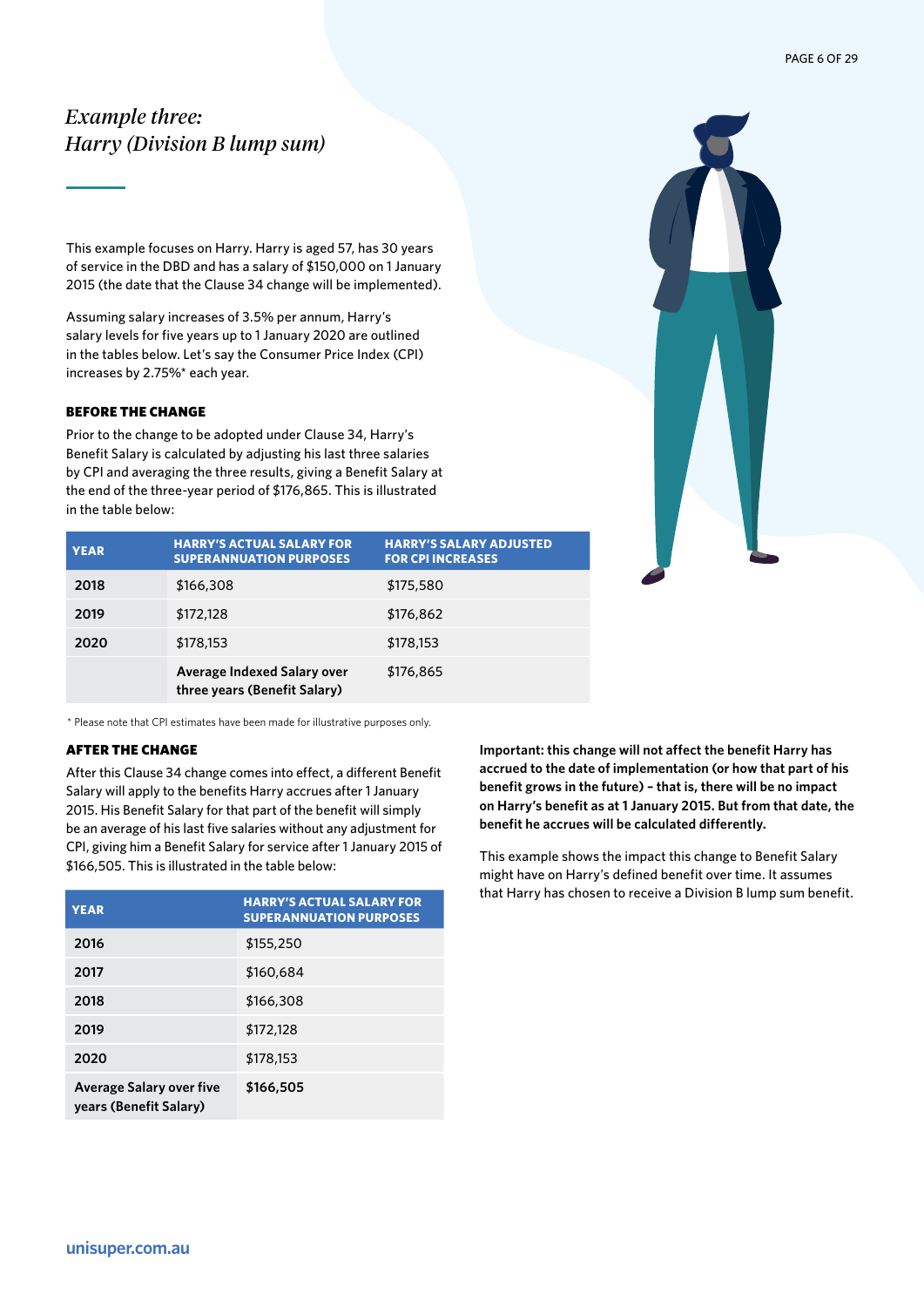An example of how this change to Benefit Salary would work in practice is illustrated in this sample projection for Harry showing his resignation benefit as at 1 January 2020, five years after the change is implemented. The shaded boxes show the parts affected by the change to Benefit Salary.

|                                                                                | <b>BENEFIT</b><br><b>SALARY</b>                                            | <b>BENEFIT</b><br><b>SERVICE</b><br>(YEARS) | <b>LUMP SUM</b><br><b>FACTOR</b> | <b>AVERAGE</b><br><b>SERVICE</b><br><b>FRACTION</b> | <b>AVERAGE</b><br><b>CONTRIBUTION</b><br><b>FACTOR</b> | <b>DEFINED</b><br><b>RESIGNATION</b><br><b>BENEFIT AS AT</b><br><b>1 JANUARY 2020</b> |
|--------------------------------------------------------------------------------|----------------------------------------------------------------------------|---------------------------------------------|----------------------------------|-----------------------------------------------------|--------------------------------------------------------|---------------------------------------------------------------------------------------|
| Benefit in respect of<br><b>Benefit Service prior</b><br>to 1 January 2015     | \$176,865<br>(based on<br>current<br><b>Benefit Salary</b><br>calculation) | 30 (service<br>to 1 January<br>2015)        | 22.4%                            | 100%                                                | 100%                                                   | \$1,188,533                                                                           |
| <b>PLUS</b>                                                                    |                                                                            |                                             |                                  |                                                     |                                                        |                                                                                       |
| <b>Benefit in respect of</b><br><b>Benefit Service since</b><br>1 January 2015 | \$166,505<br>(based on<br>changed<br><b>Benefit Salary</b><br>calculation) | 5 (service<br>from 1<br>January<br>2015)    | 22.4%                            | 100%                                                | 100%                                                   | \$186,485                                                                             |
|                                                                                |                                                                            |                                             |                                  |                                                     | <b>Total</b>                                           | \$1,375,018                                                                           |

So, it is only the benefit component in respect of Benefit Service since 1 January 2015 that is affected by the change. The benefit component in respect of Benefit Service prior to 1 January 2015 continues to be calculated using the Benefit Salary calculation that currently applies.

# IF THE CHANGE WASN'T MADE:

As a point of comparison, this sample projection shows Harry's defined benefit as at 1 January 2020 if the changes to Benefit Salary were not made:

|                      | <b>BENEFIT</b><br><b>SALARY</b> | <b>BENEFIT</b><br><b>SERVICE</b><br>(YEARS) AT<br><b>1JANUARY 2020</b> | <b>LUMP SUM</b><br><b>FACTOR</b> | <b>AVERAGE</b><br><b>SERVICE</b><br><b>FRACTION</b> | <b>AVERAGE</b><br><b>CONTRIBUTION</b><br><b>FACTOR</b> | <b>DEFINED</b><br><b>RESIGNATION</b><br><b>BENEFIT AS AT</b><br><b>1JANUARY 2020</b> |
|----------------------|---------------------------------|------------------------------------------------------------------------|----------------------------------|-----------------------------------------------------|--------------------------------------------------------|--------------------------------------------------------------------------------------|
| <b>Basic Benefit</b> | \$176,865                       | 35                                                                     | 22.4%                            | 100%                                                | 100%                                                   | \$1,386,622                                                                          |

- This information is of a general nature only. It has been prepared without taking into account your individual objectives, financial situation or needs. Before making any decision in relation to your UniSuper membership, you should consider your personal circumstances, the relevant Product Disclosure Statement (PDS) for your membership category and whether to consult a licensed financial adviser. To obtain a copy of the PDS relevant to your membership category visit the UniSuper website at **www.unisuper.com.au.**
- The figures shown do not represent any specific member but are based on sample membership data.
- The projected benefits are based on assumed salary increases of 3.5% p.a, price inflation of 2.75% p.a, and assuming that Harry has no break in service or change in member contribution or service fraction between now and the projection date.
- The impact on Harry's overall defined benefit would be less/more significant if a shorter/longer projection period were considered.
- Whilst the dollar reduction in his defined benefit would not depend on his length of service at the implementation date, the percentage reduction in his overall defined benefit would be lower/greater if he had a larger/smaller length of service at the implementation date.
- In the unlikely event that this change results in an increase in your Benefit Salary, your Benefit Salary would be calculated using the three-year Benefit Salary definition.
- Supplementary benefits are not affected by Clause 34 as per the Trust Deed and therefore have been omitted in this example.
- Under the rules of the scheme, Harry could choose to receive a Division A or Division B benefit upon retirement. This example illustrates the effect of the Clause 34 changes on the Division B lump sum benefit. Please refer to other examples on the website to see how other benefits are affected.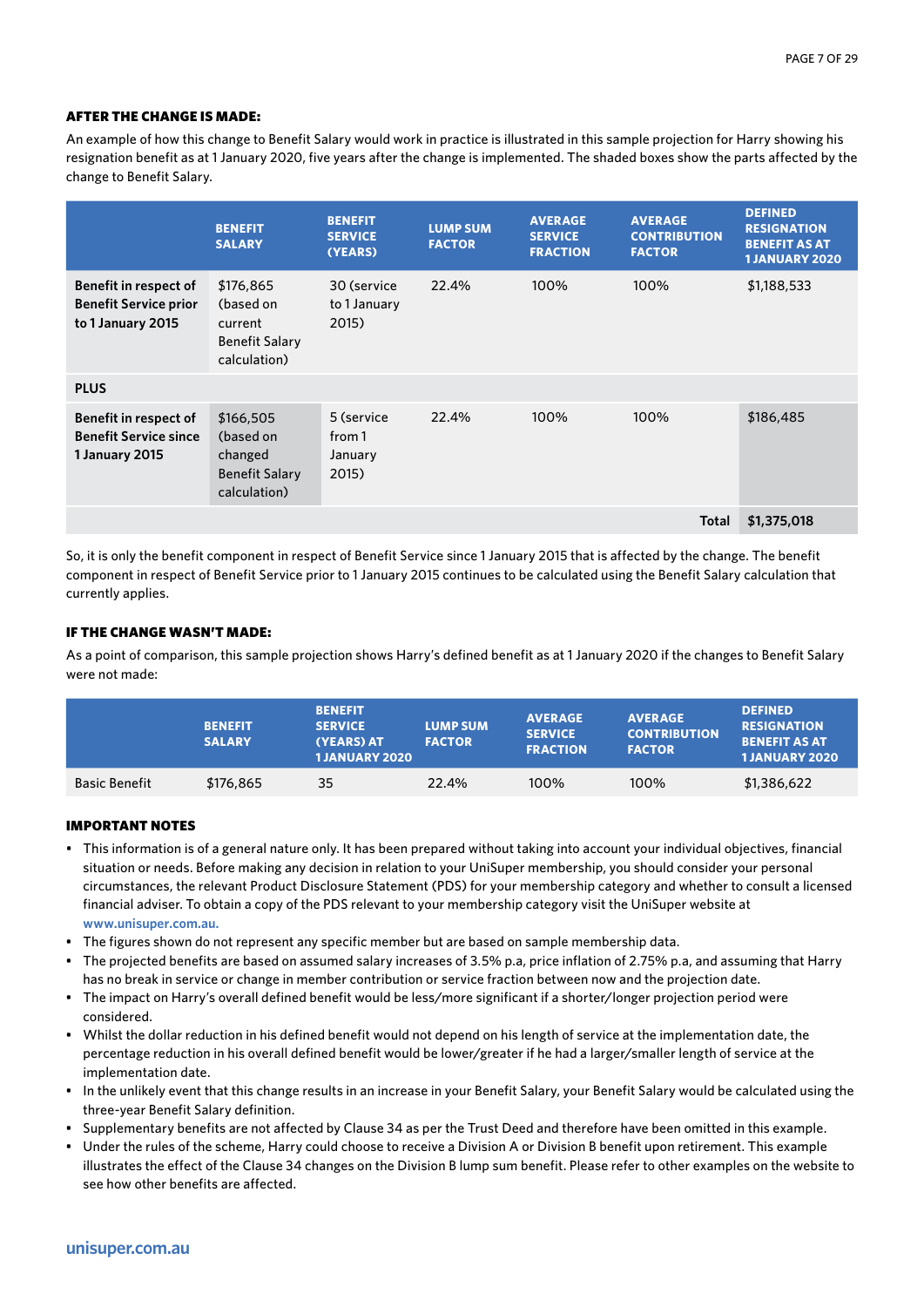# <span id="page-7-0"></span>*Example four: James (Division B pension)*

This example focuses on James. James is aged 57, has 30 years of service in the DBD and has a salary of \$150,000 on 1 January 2015 (the date that the Clause 34 change will be implemented).

Assuming salary increases of 3.5% per annum, James' salary levels for five years up to 1 January 2020 are outlined in the table below. Let's say the Consumer Price Index (CPI) increases by 2.75%\* each year.

# BEFORE THE CHANGE

Prior to the change to be adopted under Clause 34, James' Benefit Salary is calculated by adjusting his last three salaries by CPI and averaging the three results, giving a Benefit Salary at the end of the three year period of \$176,865. This is illustrated in the table below:



| <b>YEAR</b> | <b>JAMES' ACTUAL SALARY FOR</b><br><b>SUPERANNUATION PURPOSES</b> | <b>JAMES' SALARY ADJUSTED FOR</b><br><b>CPI INCREASES</b> |
|-------------|-------------------------------------------------------------------|-----------------------------------------------------------|
| 2018        | \$166,308                                                         | \$175,580                                                 |
| 2019        | \$172,128                                                         | \$176,862                                                 |
| 2020        | \$178,153                                                         | \$178,153                                                 |
|             | Average Indexed Salary over<br>three years (Benefit Salary)       | \$176,865                                                 |

\* Please note that CPI estimates have been made for illustrative purposes only.

# AFTER THE CHANGE

After this Clause 34 change comes into effect, a different Benefit Salary will apply to the benefits James accrues after 1 January 2015. His Benefit Salary for that part of the benefit will simply be an average of his last five salaries without any adjustment for CPI, giving him a Benefit Salary for service after 1 January 2015 of \$166,505. This is illustrated in the table below:

| <b>YEAR</b>                                               | <b>JAME'S ACTUAL SALARY FOR</b><br><b>SUPERANNUATION PURPOSES</b> |
|-----------------------------------------------------------|-------------------------------------------------------------------|
| 2016                                                      | \$155,250                                                         |
| 2017                                                      | \$160,684                                                         |
| 2018                                                      | \$166,308                                                         |
| 2019                                                      | \$172,128                                                         |
| 2020                                                      | \$178,153                                                         |
| <b>Average Salary over five</b><br>years (Benefit Salary) | \$166,505                                                         |

**Important: this change will not affect the benefit James has accrued to the date of implementation (or how that part of his benefit grows in the future) – that is, there will be no impact on James' benefit as at 1 January 2015. But from that date, the benefit he accrues will be calculated differently.** 

This example shows the impact this change to Benefit Salary might have on James' defined pension benefit over time. It assumes that James joined the DBD prior to 1998 and chooses to receive a Defined Benefit Indexed Pension on 1 January 2020.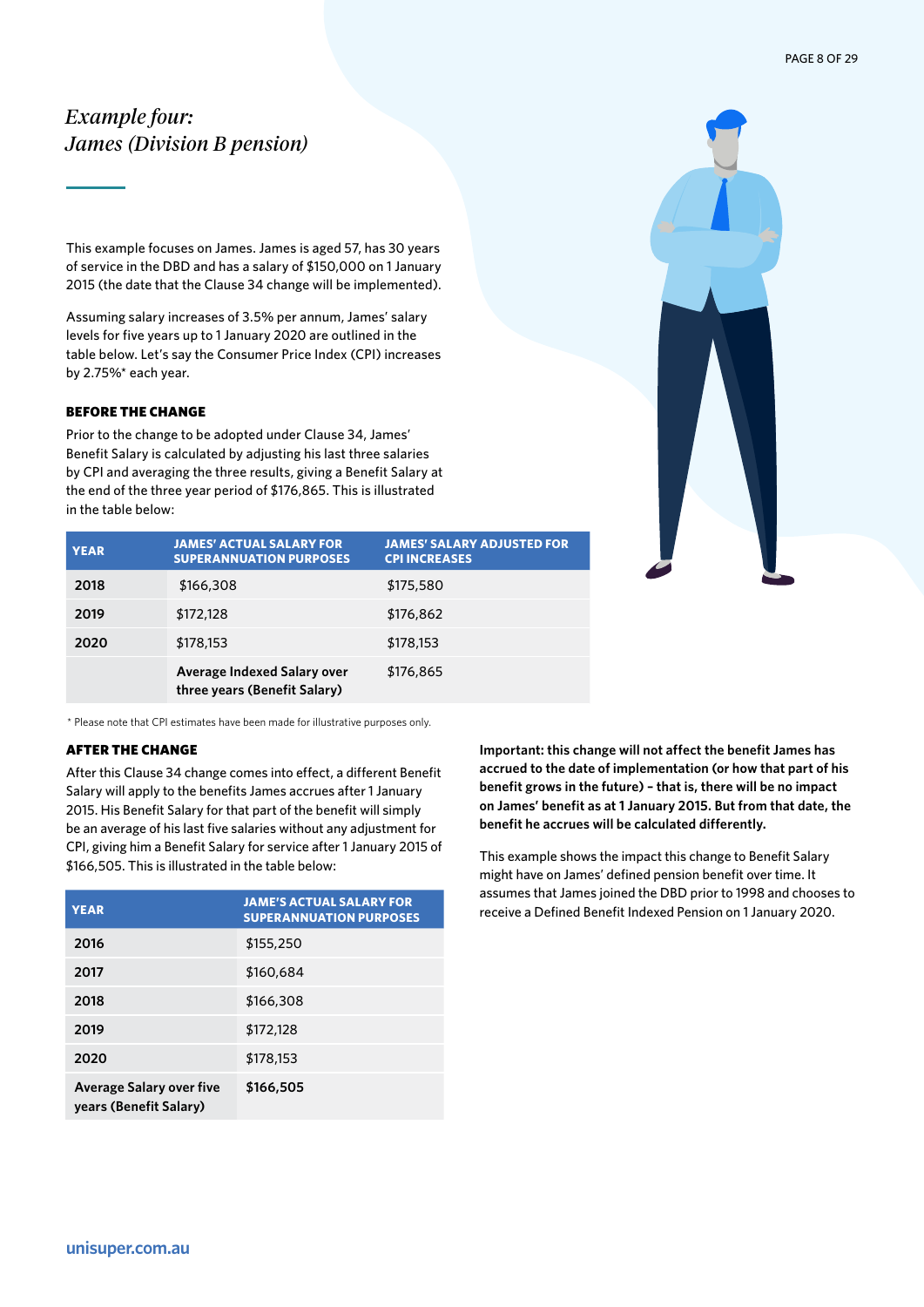An example of how this change to Benefit Salary would work in practice is illustrated in this sample projection for James showing his defined benefit indexed pension as at 1 January 2020, 5 years after the change is implemented. The shaded boxes show the parts affected by the change to Benefit Salary.

|                                                                                   | <b>BENEFIT</b><br><b>SALARY</b>                                            | <b>BENEFIT</b><br><b>SERVICE</b><br>(YEARS) | <b>LUMP SUM</b><br><b>FACTOR</b> | <b>AVERAGE</b><br><b>SERVICE</b><br><b>FRACTION</b> | <b>AVERAGE</b><br><b>CONTRIBUTION</b><br><b>FACTOR</b> | <b>DEFINED BENEFIT</b><br><b>INDEXED</b><br><b>PENSION AS AT 1</b><br><b>JANUARY 2020</b> |
|-----------------------------------------------------------------------------------|----------------------------------------------------------------------------|---------------------------------------------|----------------------------------|-----------------------------------------------------|--------------------------------------------------------|-------------------------------------------------------------------------------------------|
| <b>Benefit in respect of</b><br><b>Benefit Service prior</b><br>to 1 January 2015 | \$176,865<br>(based on<br>current<br><b>Benefit Salary</b><br>calculation) | 30 (service<br>to 1 January<br>2015)        | 1.58%                            | 100%                                                | 100%                                                   | $$83,834$ p.a.                                                                            |
| <b>PLUS</b>                                                                       |                                                                            |                                             |                                  |                                                     |                                                        |                                                                                           |
| Benefit in respect of<br><b>Benefit Service since</b><br>1 January 2015           | \$166,505<br>(based on<br>changed<br><b>Benefit Salary</b><br>calculation) | 5 (service<br>from 1<br>January<br>2015)    | 1.58%                            | 100%                                                | 100%                                                   | $$13,154$ p.a.                                                                            |
|                                                                                   |                                                                            |                                             |                                  |                                                     | <b>Total</b>                                           | \$96,988 p.a.                                                                             |

So, it is only the benefit component in respect of Benefit Service since 1 January 2015 that is affected by the change. The benefit component in respect of Benefit Service prior to 1 January 2015 continues to be calculated using the Benefit Salary calculation that currently applies.

### IF THE CHANGE WASN'T MADE:

As a point of comparison, this sample projection shows James' defined benefit as at 1 January 2020 if the changes to Benefit Salary were not made:

|                      | <b>BENEFIT</b><br><b>SALARY</b> | <b>BENEFIT</b><br><b>SERVICE</b><br>(YEARS) AT<br><b>1JANUARY 2020</b> | <b>LUMP SUM</b><br><b>FACTOR</b> | <b>AVERAGE</b><br><b>SERVICE</b><br><b>FRACTION</b> | <b>AVERAGE</b><br><b>CONTRIBUTION</b><br><b>FACTOR</b> | <b>DEFINED BENEFIT</b><br><b>INDEXED</b><br><b>PENSION AS AT</b><br><b>1JANUARY 2020</b> |
|----------------------|---------------------------------|------------------------------------------------------------------------|----------------------------------|-----------------------------------------------------|--------------------------------------------------------|------------------------------------------------------------------------------------------|
| <b>Basic Benefit</b> | \$176,865                       | 35                                                                     | 1.58%                            | 100%                                                | 100%                                                   | \$97,806 p.a.                                                                            |

- This information is of a general nature only. It has been prepared without taking into account your individual objectives, financial situation or needs. Before making any decision in relation to your UniSuper membership, you should consider your personal circumstances, the relevant Product Disclosure Statement (PDS) for your membership category and whether to consult a licensed financial adviser. To obtain a copy of the PDS relevant to your membership category visit the UniSuper website at **www.unisuper.com.au.**
- The figures shown do not represent any specific member but are based on sample membership data.
- The projected benefits are based on assumed salary increases of 3.5% p.a, price inflation of 2.75% p.a, and assuming that James has no break in service or change in member contribution or service fraction between now and the projection date.
- The impact on James' overall defined benefit would be less/more significant if a shorter/longer projection period were considered.
- Whilst the dollar reduction in his defined benefit would not depend on his length of service at the implementation date, the percentage reduction in his overall defined benefit would be lower/greater if he had a larger/smaller length of service at the implementation date.
- In the unlikely event that this change results in an increase in your Benefit Salary, your Benefit Salary would be calculated using the three-year Benefit Salary definition.
- Any Supplementary benefits that may be payable are not affected by Clause 34 as per the Trust Deed and therefore have been omitted in this example.
- To the extent that information in this example is inconsistent with the UniSuper Trust Deed and Regulations (together with the Trust Deed) or the Trustee's Clause 34 resolutions, the Trust Deed and resolutions will prevail.
- Under the rules of the scheme, James could choose to receive a Division A or Division B benefit upon retirement. This example illustrates the effect of the Clause 34 changes on the Division B pension benefit. Please refer to other examples on the website to see how Division A benefits are affected.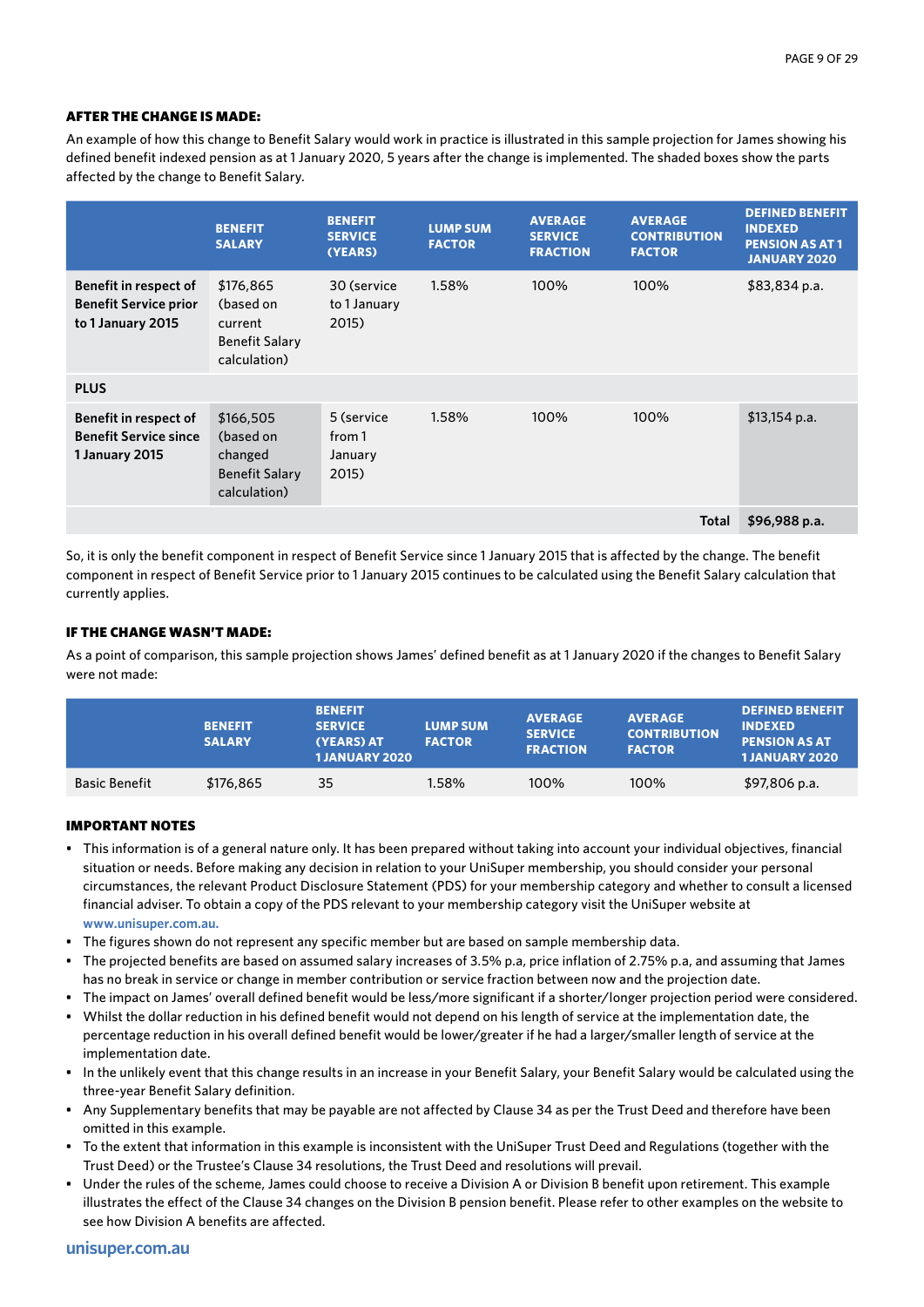# <span id="page-9-0"></span>*Example five: Salvatore*

This example focuses on Salvatore. Salvatore is aged 35, has 10 years of service in the DBD as a Division B member and has a salary of \$50,000 on 1 January 2015 (the date that the Clause 34 change will be implemented). Members can refer to their statement to check if they are a Division A or Division B DBD member.

Assuming salary increases of 3.5% per annum, Salvatore's salary levels for five years up to 1 January 2025 are outlined in the table below. Let's say the Consumer Price Index (CPI) increases by 2.75%\* each year.

# BEFORE THE CHANGE

Prior to the change to be adopted under Clause 34, Salvatore's Benefit Salary is calculated by adjusting his last three salaries by CPI and averaging the three results, giving a Benefit Salary at the end of the five year period of \$70,020. This is illustrated in the table below:

| <b>YEAR</b> | <b>SALVATORE'S ACTUAL SALARY</b><br><b>FOR SUPERANNUATION PURPOSES</b> | <b>SALVATORE'S SALARY ADJUSTED</b><br><b>FOR CPI INCREASES</b> |
|-------------|------------------------------------------------------------------------|----------------------------------------------------------------|
| 2023        | \$65,840                                                               | \$69,511                                                       |
| 2024        | \$68,145                                                               | \$70,019                                                       |
| 2025        | \$70,530                                                               | \$70,530                                                       |
|             | Average Indexed Salary over<br>three years (Benefit Salary)            | \$70,020                                                       |

\* Please note that CPI estimates have been made for illustrative purposes only.

#### AFTER THE CHANGE

After this Clause 34 change comes into effect, a different Benefit Salary will apply to the benefits Salvatore accrues after 1 January 2015. His Benefit Salary for that part of the benefit will simply be an average of his last five salaries without any adjustment for CPI, giving him a Benefit Salary for service after 1 January 2015 of \$65,918. This is illustrated in the table below:

| <b>YEAR</b>                                               | <b>SALVATORE'S ACTUAL SALARY</b><br><b>FOR SUPERANNUATION</b><br><b>PURPOSES</b> |
|-----------------------------------------------------------|----------------------------------------------------------------------------------|
| 2021                                                      | \$61,463                                                                         |
| 2022                                                      | \$63,614                                                                         |
| 2023                                                      | \$65,840                                                                         |
| 2024                                                      | \$68,145                                                                         |
| 2025                                                      | \$70,530                                                                         |
| <b>Average Salary over five</b><br>years (Benefit Salary) | \$65,918                                                                         |

**Important: this change will not affect the benefit Salvatore has accrued to the date of implementation (or how that part of his benefit grows in the future) – that is, there will be no impact on Salvatore's benefit as at 1 January 2015. But from that date, the benefit he accrues will be calculated differently.** 

This example shows the impact this change to Benefit Salary might have on Salvatore's defined resignation benefit over time.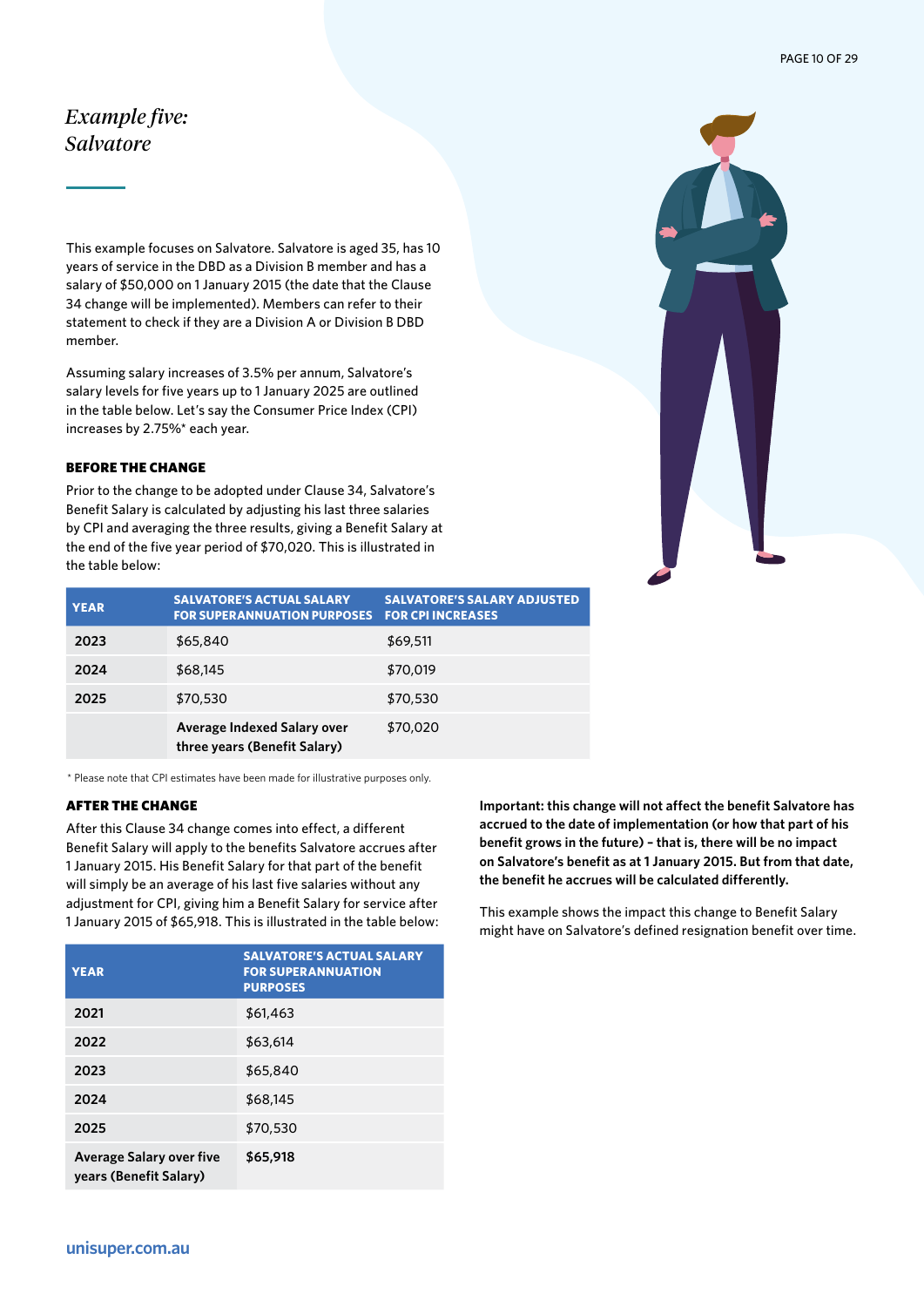An example of how this change to Benefit Salary would work in practice is illustrated in this sample projection for Salvatore showing his resignation benefit as at 1 January 2025, 10 years after the change is implemented. The shaded boxes show the parts affected by the change to Benefit Salary.

|                                                                            | <b>BENEFIT</b><br><b>SALARY</b>                                           | <b>BENEFIT</b><br><b>SERVICE</b><br>(YEARS) | <b>LUMP SUM</b><br><b>FACTOR</b> | <b>AVERAGE</b><br><b>SERVICE</b><br><b>FRACTION</b> | <b>AVERAGE</b><br><b>CONTRIBUTION</b><br><b>FACTOR</b> | <b>DEFINED</b><br><b>RESIGNATION</b><br><b>BENEFIT AS AT</b><br><b>1 JANUARY 2025</b> |
|----------------------------------------------------------------------------|---------------------------------------------------------------------------|---------------------------------------------|----------------------------------|-----------------------------------------------------|--------------------------------------------------------|---------------------------------------------------------------------------------------|
| Benefit in respect of<br><b>Benefit Service prior</b><br>to 1 January 2015 | \$70,020<br>(based on<br>current<br><b>Benefit Salary</b><br>calculation) | 10 (service<br>to 1 January<br>2015)        | 19.0%                            | 100%                                                | 100%                                                   | \$133,038                                                                             |
| <b>PLUS</b>                                                                |                                                                           |                                             |                                  |                                                     |                                                        |                                                                                       |
| Benefit in respect of<br><b>Benefit Service since</b><br>1 January 2015    | \$65,918<br>(based on<br>changed<br><b>Benefit Salary</b><br>calculation) | 10 (service<br>from 1<br>January<br>2015)   | 19.0%                            | 100%                                                | 100%                                                   | \$125,245                                                                             |
|                                                                            |                                                                           |                                             |                                  |                                                     | <b>Total</b>                                           | \$258,283                                                                             |

So, it is only the benefit component in respect of Benefit Service since 1 January 2015 that is affected by the change. The benefit component in respect of Benefit Service prior to 1 January 2015 continues to be calculated using the Benefit Salary calculation that currently applies.

# IF THE CHANGE WASN'T MADE:

As a point of comparison, this sample projection shows Salvatore's defined benefit as at 1 January 2025 if the changes to Benefit Salary were not made:

| <b>BENEFIT</b><br><b>SALARY</b> | <b>BENEFIT SERVICE</b><br>(YEARS) AT<br><b>1JANUARY 2025</b> | <b>LUMP SUM</b><br><b>FACTOR</b> | <b>AVERAGE</b><br><b>SERVICE</b><br><b>FRACTION</b> | <b>AVERAGE</b><br><b>CONTRIBUTION</b><br><b>FACTOR</b> | <b>DEFINED</b><br><b>RESIGNATION</b><br><b>BENEFIT AS AT</b><br><b>1JANUARY 2025</b> |
|---------------------------------|--------------------------------------------------------------|----------------------------------|-----------------------------------------------------|--------------------------------------------------------|--------------------------------------------------------------------------------------|
| \$70,020                        | 20                                                           | 19.0%                            | 100%                                                | 100%                                                   | \$266,076                                                                            |

- This information is of a general nature only. It has been prepared without taking into account your individual objectives, financial situation or needs. Before making any decision in relation to your UniSuper membership, you should consider your personal circumstances, the relevant Product Disclosure Statement (PDS) for your membership category and whether to consult a licensed financial adviser. To obtain a copy of the PDS relevant to your membership category visit the UniSuper website at **www.unisuper.com.au.**
- The figures shown do not represent any specific member but are based on sample membership data.
- The projected benefits are based on assumed salary increases of 3.5% p.a, price inflation of 2.75% p.a, and assuming that Salvatore has no break in service or change in member contribution rate or service fraction between now and the projection date.
- The impact on Salvatore's overall defined benefit would be less/more significant if a shorter/longer projection period were considered.
- Whilst the dollar reduction in his defined benefit would not depend on his length of service at the implementation date, the percentage reduction in his overall defined benefit would be lower/greater if he had a larger/smaller length of service at the implementation date.
- In the unlikely event that this change results in an increase in your Benefit Salary, your Benefit Salary would be calculated using the three-year Benefit Salary definition.
- To the extent that information in this example is inconsistent with the UniSuper Trust Deed and Regulations (together with the Trust Deed) or the Trustee's Clause 34 resolutions, the Trust Deed and resolutions will prevail.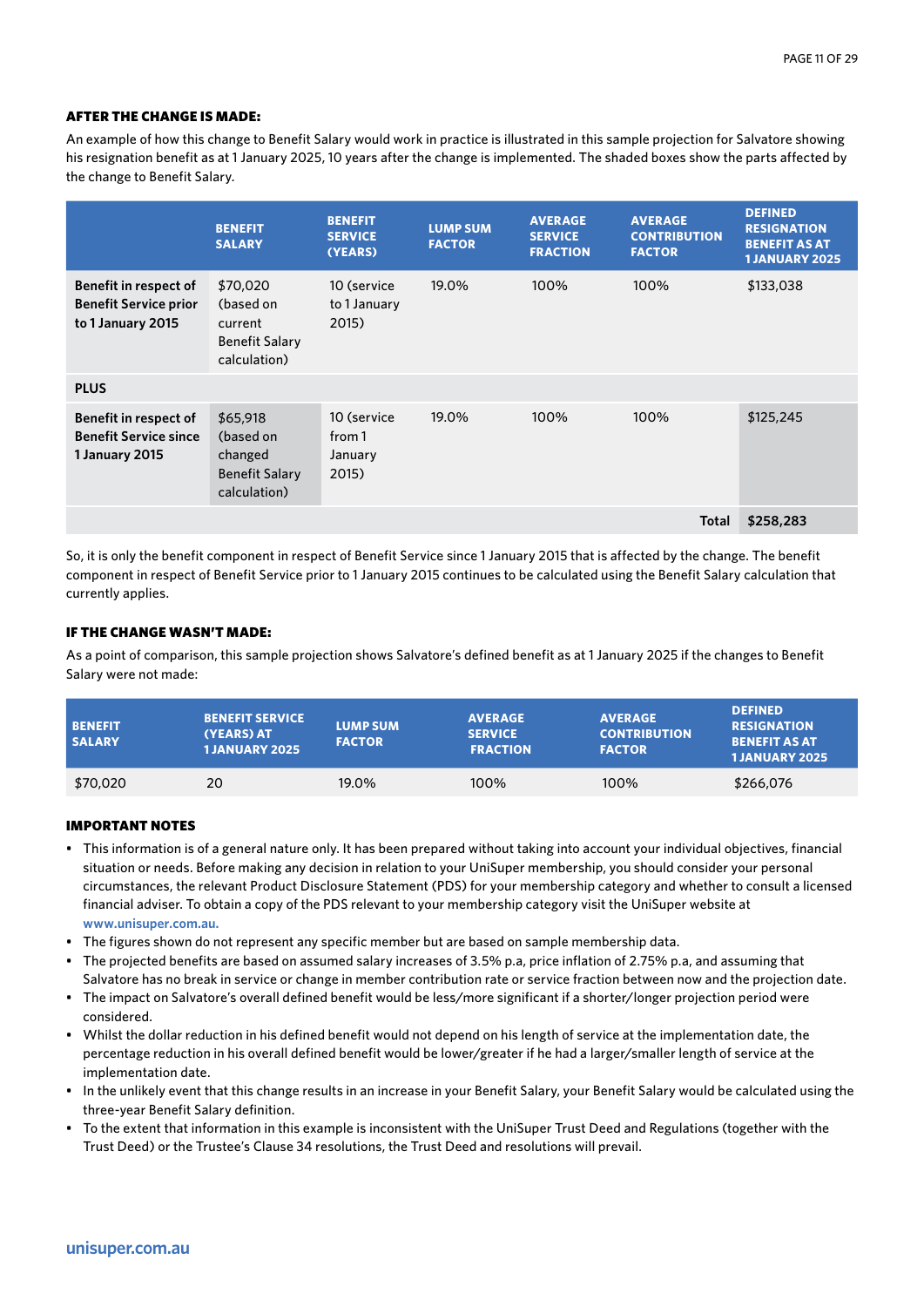# <span id="page-11-0"></span>*Example six: Mary*

This example focuses on Mary. Mary is aged 40, has 20 years of service in the DBD as a Division B member and has a salary of \$100,000 on 1 January 2015 (the date that the Clause 34 change will be implemented). Members can refer to their statement to check if they are a Division A or Division B DBD member.

Assuming salary increases of 3.5% per annum, Mary's salary levels for five years up to 1 January 2035 are outlined in the tables below. Let's say the Consumer Price Index (CPI) increases by 2.75%\* each year.

#### BEFORE THE CHANGE

Prior to the change to be adopted under Clause 34, Mary's Benefit Salary is calculated by adjusting her last three salaries by CPI and averaging the three results, giving a Benefit Salary at the end of the three year period of \$197,540. This is illustrated in the table below:

| <b>YEAR</b> | <b>MARY'S ACTUAL SALARY FOR</b><br><b>SUPERANNUATION PURPOSES</b> | <b>MARY'S SALARY ADJUSTED</b><br><b>FOR CPI INCREASES</b> |
|-------------|-------------------------------------------------------------------|-----------------------------------------------------------|
| 2033        | \$185,749                                                         | \$196,106                                                 |
| 2034        | \$192,250                                                         | \$197,537                                                 |
| 2035        | \$198,979                                                         | \$198,979                                                 |
|             | Average Indexed Salary over<br>three years (Benefit Salary)       | \$197,540                                                 |

\* Please note that CPI estimates have been made for illustrative purposes only.

# AFTER THE CHANGE

After this Clause 34 change comes into effect, a different Benefit Salary will apply to the benefits Mary accrues after 1 January 2015. Her Benefit Salary for that part of the benefit will simply be an average of her last five salaries without any adjustment for CPI, giving her a Benefit Salary for service after 1 January 2015 of \$185,969. This is illustrated in the table below:

| <b>YEAR</b>                                               | <b>MARY'S ACTUAL SALARY FOR</b><br><b>SUPERANNUATION PURPOSES</b> |
|-----------------------------------------------------------|-------------------------------------------------------------------|
| 2031                                                      | \$173,399                                                         |
| 2032                                                      | \$179,468                                                         |
| 2033                                                      | \$185,749                                                         |
| 2034                                                      | \$192,250                                                         |
| 2035                                                      | \$198,979                                                         |
| <b>Average Salary over five</b><br>years (Benefit Salary) | \$185,969                                                         |

**Important: this change will not affect the benefit Mary has accrued to the date of implementation (or how that part of her benefit grows in the future) – that is, there will be no impact on Mary's benefit as at 1 January 2015. But from that date, the benefit she accrues will be calculated differently.** 

This example shows the impact this change to Benefit Salary might have on Mary's defined resignation benefit over time. It assumes that Mary joined the DBD as a Division A member and chose to receive a Division B retirement benefit.

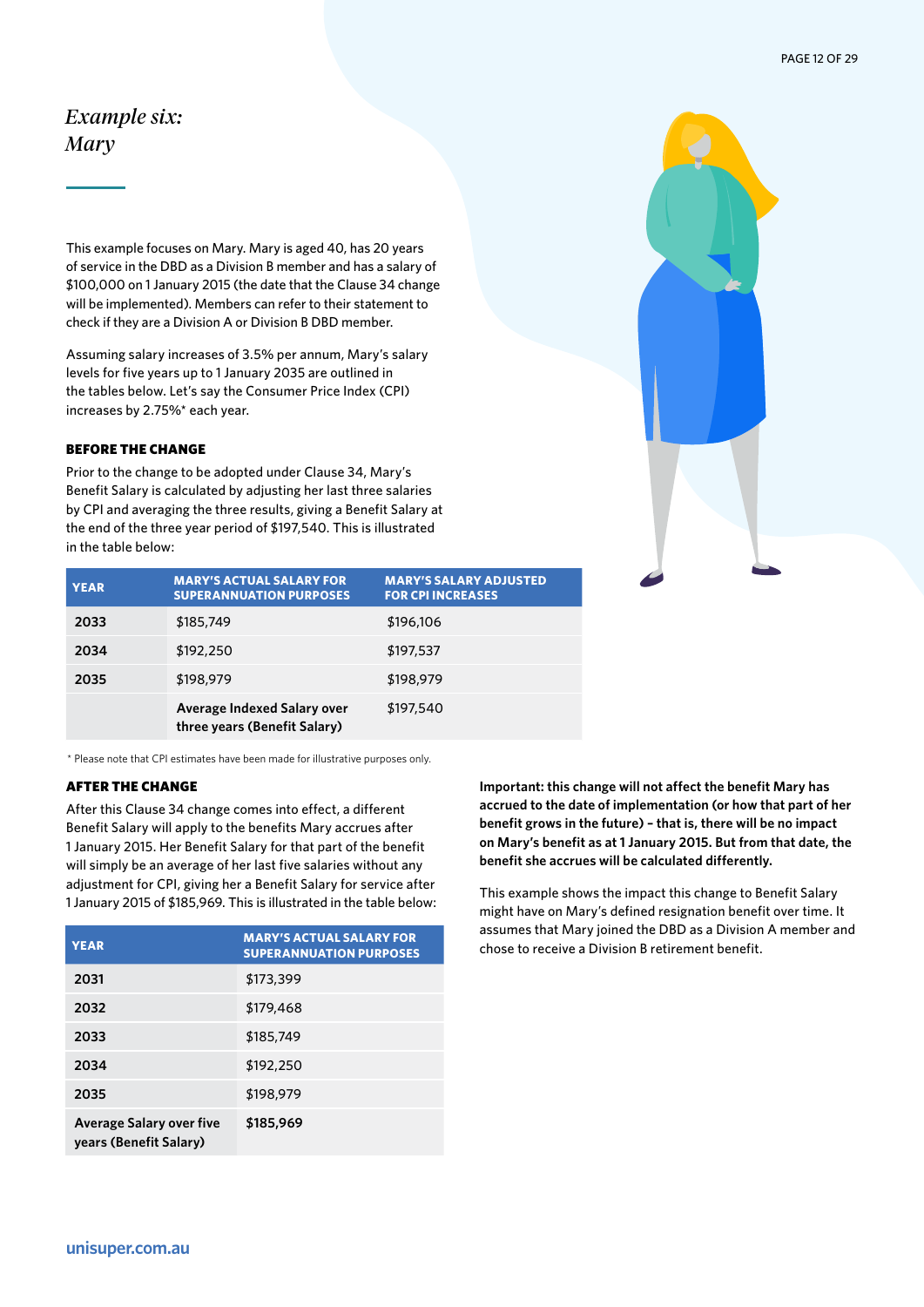An example of how this change to Benefit Salary would work in practice is illustrated in this sample projection for Mary showing her defined resignation benefit as at 1 January 2035, 20 years after the change is implemented. The shaded boxes show the parts affected by the change to Benefit Salary.

|                                                                            | <b>BENEFIT</b><br><b>SALARY</b>                                            | <b>BENEFIT</b><br><b>SERVICE</b><br>(YEARS) | <b>LUMP SUM</b><br><b>FACTOR</b> | <b>AVERAGE</b><br><b>SERVICE</b><br><b>FRACTION</b> | <b>AVERAGE</b><br><b>CONTRIBUTION</b><br><b>FACTOR</b> | <b>DEFINED</b><br><b>RESIGNATION</b><br><b>BENEFIT AS AT</b><br><b>1 JANUARY 2035</b> |
|----------------------------------------------------------------------------|----------------------------------------------------------------------------|---------------------------------------------|----------------------------------|-----------------------------------------------------|--------------------------------------------------------|---------------------------------------------------------------------------------------|
| Benefit in respect of<br><b>Benefit Service prior</b><br>to 1 January 2015 | \$197,540<br>(based on<br>current<br><b>Benefit Salary</b><br>calculation) | 20 (service<br>to 1 January<br>2015)        | 22.0%                            | 100%                                                | 100%                                                   | \$869,178                                                                             |
| <b>PLUS</b>                                                                |                                                                            |                                             |                                  |                                                     |                                                        |                                                                                       |
| Benefit in respect of<br><b>Benefit Service since</b><br>1 January 2015    | \$185,969<br>(based on<br>changed<br><b>Benefit Salary</b><br>calculation) | 20 (service<br>from 1<br>January<br>2015)   | 22.0%                            | 100%                                                | 100%                                                   | \$818,263                                                                             |
|                                                                            |                                                                            |                                             |                                  |                                                     | Total                                                  | \$1,687,441                                                                           |

So, it is only the benefit component in respect of Benefit Service since 1 January 2015 that is affected by the change. The benefit component in respect of Benefit Service prior to 1 January 2035 continues to be calculated using the Benefit Salary calculation that currently applies.

### IF THE CHANGE WASN'T MADE:

As a point of comparison, this sample projection shows Mary's defined benefit as at 1 January 2035 if the changes to Benefit Salary were not made:

| <b>BENEFIT</b><br><b>SALARY</b> | <b>BENEFIT SERVICE</b><br>(YEARS) AT<br><b>1 JANUARY 2035</b> | <b>LUMP SUM</b><br><b>FACTOR</b> | <b>AVERAGE</b><br><b>SERVICE</b><br><b>FRACTION</b> | <b>AVERAGE</b><br><b>CONTRIBUTION</b><br><b>FACTOR</b> | <b>DEFINED</b><br><b>RESIGNATION</b><br><b>BENEFIT AS AT</b><br><b>W1JANUARY 2035</b> |
|---------------------------------|---------------------------------------------------------------|----------------------------------|-----------------------------------------------------|--------------------------------------------------------|---------------------------------------------------------------------------------------|
| \$197,540                       | 40                                                            | 22.0%                            | 100%                                                | 100%                                                   | \$1,738,356                                                                           |

- This information is of a general nature only. It has been prepared without taking into account your individual objectives, financial situation or needs. Before making any decision in relation to your UniSuper membership, you should consider your personal circumstances, the relevant Product Disclosure Statement (PDS) for your membership category and whether to consult a licensed financial adviser. To obtain a copy of the PDS relevant to your membership category visit the UniSuper website at **unisuper.com.au.**
- The figures shown do not represent any specific member but are based on sample membership data.
- The projected benefits are based on assumed salary increases of 3.5% p.a, price inflation of 2.75% p.a, and assuming that Mary has no break in service or change in member contribution rate or service fraction between now and the projection date.
- The impact on Mary's overall defined benefit would be less/more significant if a shorter/longer projection period were considered.
- Whilst the dollar reduction in her defined benefit would not depend on her length of service at the implementation date, the percentage reduction in her overall defined benefit would be lower/greater if she had a larger/smaller length of service at the implementation date.
- In the unlikely event that this change results in an increase in your Benefit Salary, your Benefit Salary would be calculated using the three-year Benefit Salary definition.
- Supplementary benefits are not affected by Clause 34 as per the Trust Deed and therefore have been omitted in this example.
- Under the rules of the scheme, Mary could choose to receive a Division B lump sum or pension benefit upon retirement. This example illustrates the effect of the Clause 34 changes on the Division B lump sum benefit. Please refer to other examples on the website to see how other benefits are affected.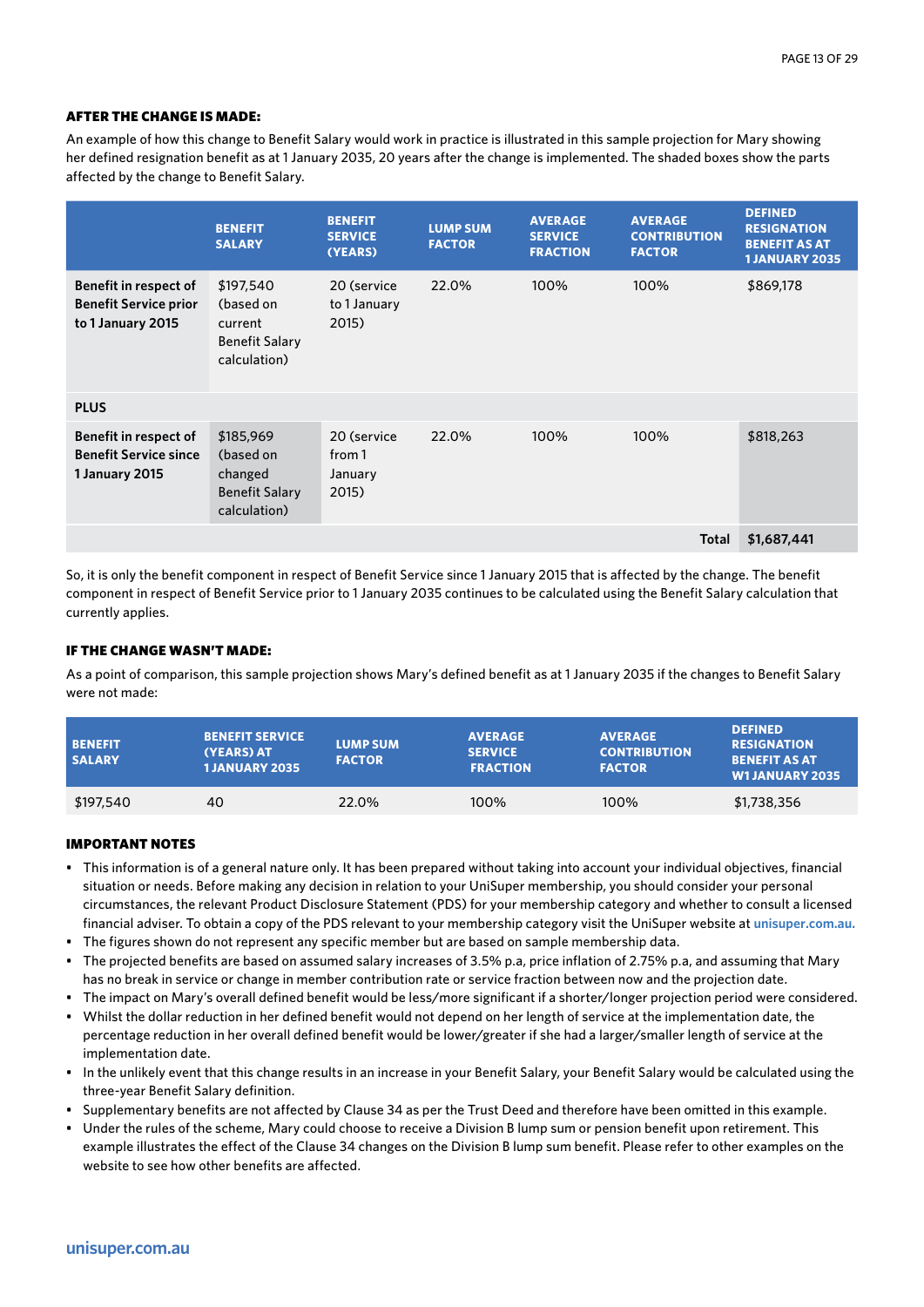# <span id="page-13-0"></span>*Example seven: Paul*

This example focuses on Paul. Paul is aged 45, has 25 years of service in the DBD as a Division B member and has a salary of \$60,000 on 1 January 2015 (the date that the Clause 34 change will be implemented). Members can refer to their statement to check if they are a Division A or Division B DBD member.

Assuming salary increases of 3.5% per annum, Paul's salary levels for five years up to 1 January 2030 are outlined in the tables below. Let's say the Consumer Price Index (CPI) increases by 2.75%\* each year.

### BEFORE THE CHANGE

Prior to the change to be adopted under Clause 34, Paul's Benefit Salary is calculated by adjusting his last three salaries by CPI and averaging the three results, giving a Benefit Salary at the end of the three year period of \$99,794. This is illustrated in the table below:



| <b>YEAR</b> | <b>PAUL'S ACTUAL SALARY FOR</b><br><b>SUPERANNUATION PURPOSES</b> | <b>PAUL'S SALARY ADJUSTED</b><br><b>FOR CPI INCREASES</b> |
|-------------|-------------------------------------------------------------------|-----------------------------------------------------------|
| 2028        | \$93,837                                                          | \$99,069                                                  |
| 2029        | \$97,122                                                          | \$99,793                                                  |
| 2030        | \$100,521                                                         | \$100,521                                                 |
|             | Average Indexed Salary over<br>three years (Benefit Salary)       | \$99.794                                                  |

\* Please note that CPI estimates have been made for illustrative purposes only.

# AFTER THE CHANGE

After this Clause 34 change comes into effect, a different Benefit Salary will apply to the benefits Paul accrues after 1 January 2015. His Benefit Salary for that part of the benefit will simply be an average of his last five salaries without any adjustment for CPI, giving him a Benefit Salary for service after 1 January 2015 of \$93,948. This is illustrated in the table below:

| <b>YEAR</b>                                               | <b>PAUL'S ACTUAL SALARY FOR</b><br><b>SUPERANNUATION PURPOSES</b> |
|-----------------------------------------------------------|-------------------------------------------------------------------|
| 2026                                                      | \$87,598                                                          |
| 2027                                                      | \$90,664                                                          |
| 2028                                                      | \$93,837                                                          |
| 2029                                                      | \$97,122                                                          |
| 2030                                                      | \$100,521                                                         |
| <b>Average Salary over five</b><br>years (Benefit Salary) | \$93,948                                                          |

**Important: this change will not affect the benefit Paul has accrued to the date of implementation (or how that part of his benefit grows in the future) – that is, there will be no impact on Paul's benefit as at 1 January 2015. But from that date, the benefit he accrues will be calculated differently.**

This example shows the impact this change to Benefit Salary might have on Paul's defined resignation benefit over time. It assumes that Paul joined the DBD as a Division A member and chose to receive a Division B retirement benefit.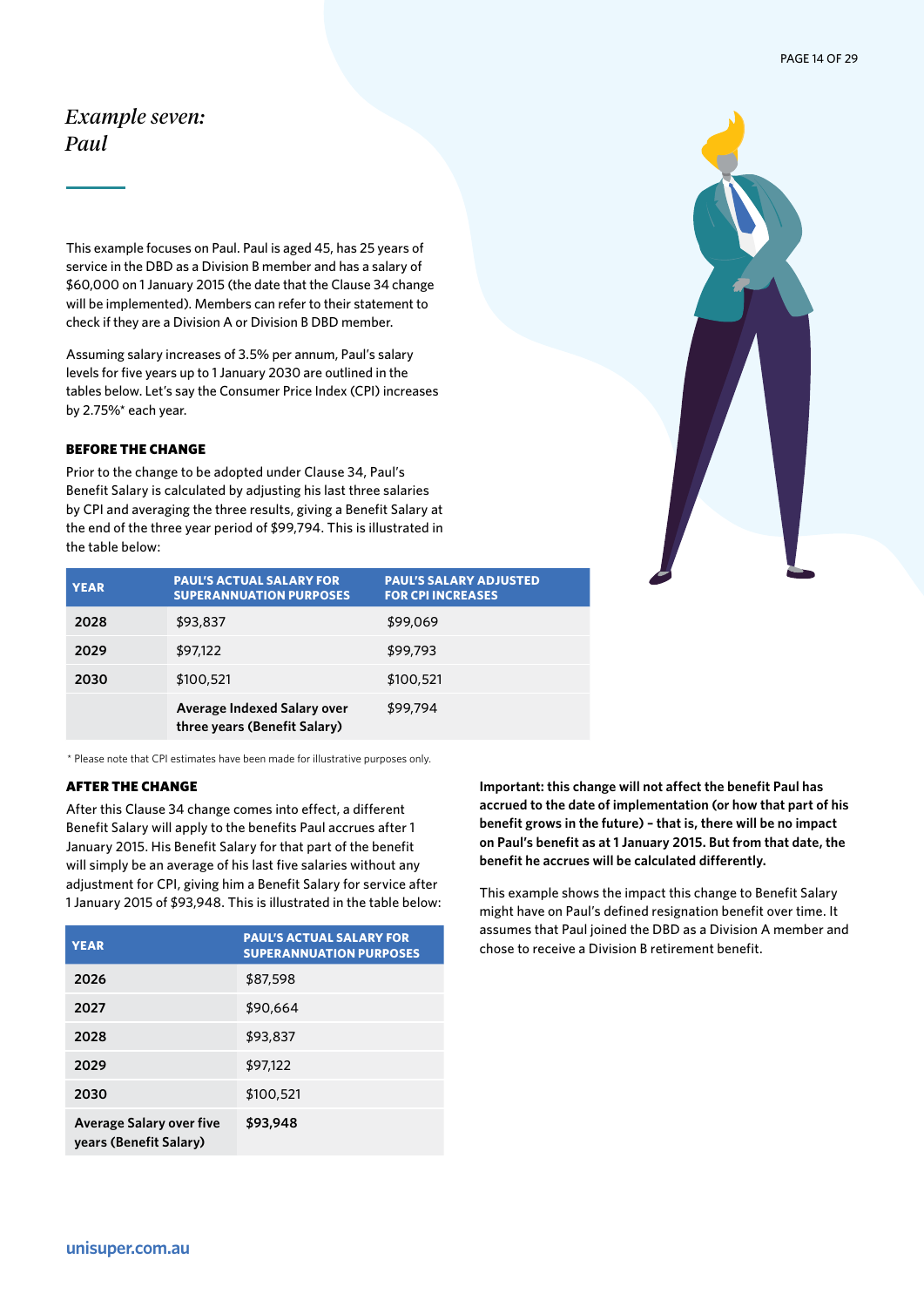An example of how this change to Benefit Salary would work in practice is illustrated in this sample projection for Paul showing his defined resignation benefit as at 1 January 2030, 15 years after the change is implemented. The shaded boxes show the parts affected by the change to Benefit Salary.

|                                                                                | <b>BENEFIT</b><br><b>SALARY</b>                                           | <b>BENEFIT</b><br><b>SERVICE</b><br>(YEARS) | <b>LUMP SUM</b><br><b>FACTOR</b> | <b>AVERAGE</b><br><b>SERVICE</b><br><b>FRACTION</b> | <b>AVERAGE</b><br><b>CONTRIBUTION</b><br><b>FACTOR</b> | <b>DEFINED</b><br><b>RESIGNATION</b><br><b>BENEFIT AS AT</b><br><b>1 JANUARY 2035</b> |
|--------------------------------------------------------------------------------|---------------------------------------------------------------------------|---------------------------------------------|----------------------------------|-----------------------------------------------------|--------------------------------------------------------|---------------------------------------------------------------------------------------|
| Benefit in respect of<br><b>Benefit Service prior</b><br>to 1 January 2015     | \$99,794<br>(based on<br>current<br><b>Benefit Salary</b><br>calculation) | 25<br>(service to<br>1 January<br>2015)     | 22.0%                            | 100%                                                | 100%                                                   | \$548,869                                                                             |
| <b>PLUS</b>                                                                    |                                                                           |                                             |                                  |                                                     |                                                        |                                                                                       |
| <b>Benefit in respect of</b><br><b>Benefit Service since</b><br>1 January 2015 | \$93,948<br>(based on<br>changed<br><b>Benefit Salary</b><br>calculation) | 15 (service<br>from 1<br>January<br>2015)   | 22.0%                            | 100%                                                | 100%                                                   | \$310,030                                                                             |
|                                                                                |                                                                           |                                             |                                  |                                                     | <b>Total</b>                                           | \$858,899                                                                             |

So, it is only the benefit component in respect of Benefit Service since 1 January 2015 that is affected by the change. The benefit component in respect of Benefit Service prior to 1 January 2030 continues to be calculated using the Benefit Salary calculation that currently applies.

# IF THE CHANGE WASN'T MADE:

As a point of comparison, this sample projection shows Paul's defined benefit as at 1 January 2030 if the changes to Benefit Salary were not made:

| <b>BENEFIT</b><br><b>SALARY</b> | <b>BENEFIT SERVICE</b><br>(YEARS) AT<br><b>1 JANUARY 2035</b> | <b>LUMP SUM</b><br><b>FACTOR</b> | <b>AVERAGE</b><br><b>SERVICE</b><br><b>FRACTION</b> | <b>AVERAGE</b><br><b>CONTRIBUTION</b><br><b>FACTOR</b> | <b>DEFINED</b><br><b>RESIGNATION</b><br><b>BENEFIT AS AT</b><br><b>W1JANUARY 2035</b> |
|---------------------------------|---------------------------------------------------------------|----------------------------------|-----------------------------------------------------|--------------------------------------------------------|---------------------------------------------------------------------------------------|
| \$99,794                        | 40                                                            | 22.0%                            | 100%                                                | 100%                                                   | \$878,190                                                                             |

- This information is of a general nature only. It has been prepared without taking into account your individual objectives, financial situation or needs. Before making any decision in relation to your UniSuper membership, you should consider your personal circumstances, the relevant Product Disclosure Statement (PDS) for your membership category and whether to consult a licensed financial adviser. To obtain a copy of the PDS relevant to your membership category visit the UniSuper website at **unisuper.com.au.**
- The figures shown do not represent any specific member but are based on sample membership data.
- The projected benefits are based on assumed salary increases of 3.5% p.a, price inflation of 2.75% p.a, and assuming that Paul as no break in service or change in member contribution rate or service fraction between now and the projection date.
- The impact on Paul overall defined benefit would be less/more significant if a shorter/longer projection period were considered.
- Whilst the dollar reduction in his defined benefit would not depend on his length of service at the implementation date, the percentage reduction in his overall defined benefit would be lower/greater if he had a larger/smaller length of service at the implementation date.
- In the unlikely event that this change results in an increase in your Benefit Salary, your Benefit Salary would be calculated using the three-year Benefit Salary definition.
- Supplementary benefits are not affected by Clause 34 as per the Trust Deed and therefore have been omitted in this example.
- Under the rules of the scheme, Paul could choose to receive a Division A or Division B benefit upon retirement. This example illustrates the effect of the Clause 34 changes on the Division B lump sum benefit. Please refer to other examples on the website to see how other benefits are affected.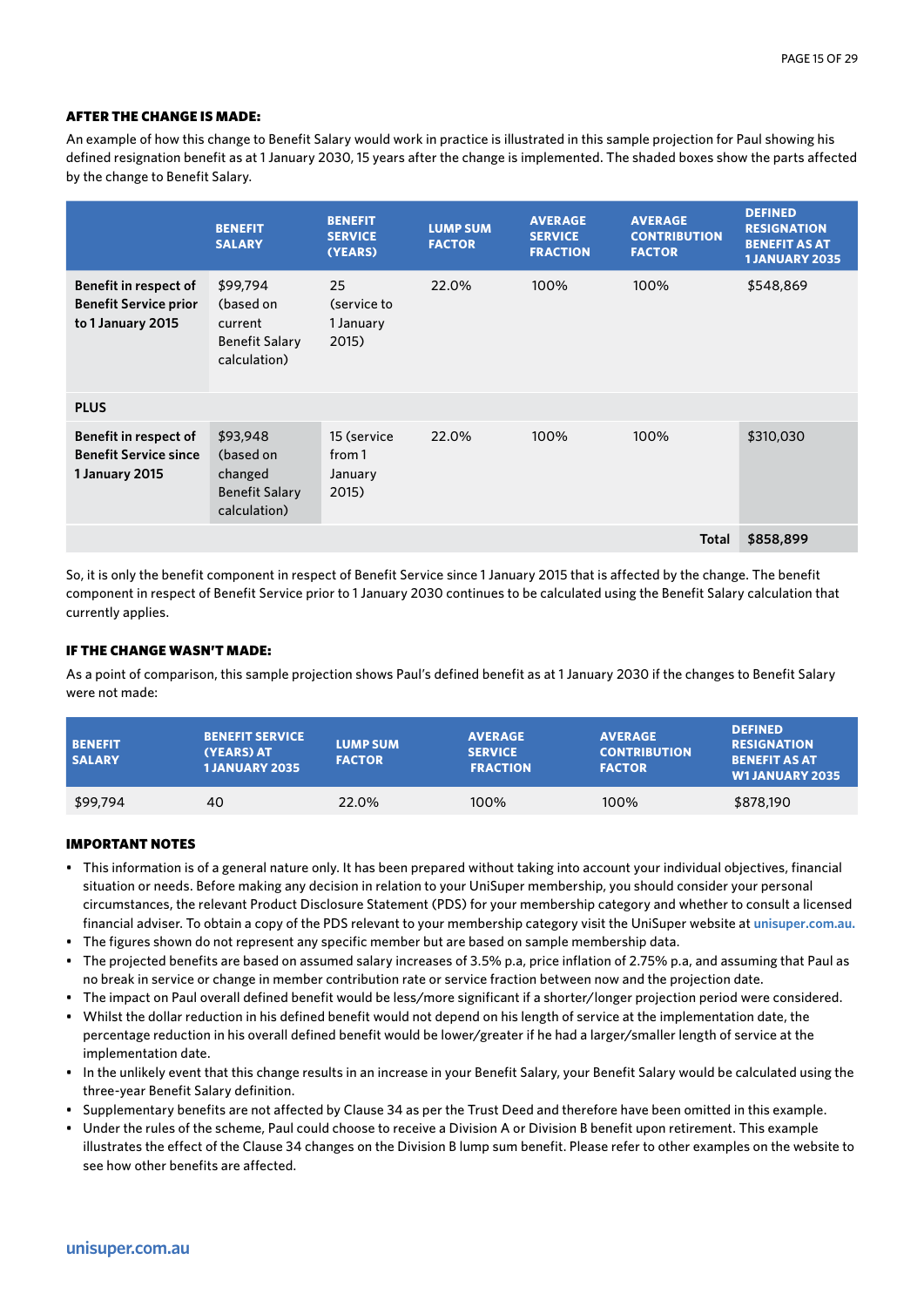# <span id="page-15-0"></span>*Example eight: Simon (Division A pension)*

This example focuses on Simon. Simon is aged 55, has 30 years of service in the DBD and has a salary of \$125,000 on 1 January 2015 (the date that the Clause 34 change will be implemented).

Assuming salary increases of 3.5% per annum, Simon's salary levels for five years up to 1 January 2025 are outlined in the table below. Let's say the Consumer Price Index (CPI) increases by 2.75%\* each year.

# ACCRUED PERCENTAGE

Please note that Division A pensions are calculated using an accrued percentage. This is calculated as the sum of:

(a) in relation to the first twenty years of a Member's Service, 2.1% of the sum of all such periods of Service multiplied by their relevant Service Fractions;

and

(b) in relation to periods of Service in excess of twenty years, 1.1% of the sum of all such periods of Service multiplied by their relevant Service Fractions.



# BEFORE THE CHANGE

Prior to the change to be adopted under Clause 34, Simon's Benefit Salary is calculated by adjusting his last three salaries by CPI and averaging the three results, giving a Benefit Salary at the end of the three year period of \$175,050. This is illustrated in the table below:

| <b>YEAR</b> | SIMON'S ACTUAL SALARY FOR SUPERANNUATION PURPOSES SIMON'S SALARY ADJUSTED FOR CPI INCREASES |           |
|-------------|---------------------------------------------------------------------------------------------|-----------|
| 2023        | \$164,601                                                                                   | \$173,779 |
| 2024        | \$170,362                                                                                   | \$175,047 |
| 2025        | \$176,325                                                                                   | \$176,325 |
|             | Average Indexed Salary over three years (Benefit Salary)                                    | \$175,050 |

\* Please note that CPI estimates have been made for illustrative purposes only.

#### AFTER THE CHANGE

After this Clause 34 change comes into effect, a different Benefit Salary will apply to the benefits Simon accrues after 1 January 2015. His Benefit Salary for that part of the benefit will simply be an average of his last five salaries without any adjustment for CPI, giving him a Benefit Salary for service after 1 January 2015 of \$164,796. This is illustrated in the table below:

| <b>YEAR</b>                                               | <b>SIMON'S ACTUAL SALARY FOR</b><br><b>SUPERANNUATION PURPOSES</b> |
|-----------------------------------------------------------|--------------------------------------------------------------------|
| 2021                                                      | \$153,657                                                          |
| 2022                                                      | \$159,035                                                          |
| 2023                                                      | \$164,601                                                          |
| 2024                                                      | \$170,362                                                          |
| 2025                                                      | \$176,325                                                          |
| <b>Average Salary over five</b><br>years (Benefit Salary) | \$164,796                                                          |

**Important: this change will not affect the benefit Simon has accrued to the date of implementation (or how that part of his benefit grows in the future) – that is, there will be no impact on Simon's benefit as at 1 January 2015. But from that date, the benefit he accrues will be calculated differently.** 

This example shows the impact this change to Benefit Salary might have on Simon's defined retirement pension benefit over time. It assumes that Simon is a DBD member and chooses to receive a Division A pension benefit on 1 January 2025.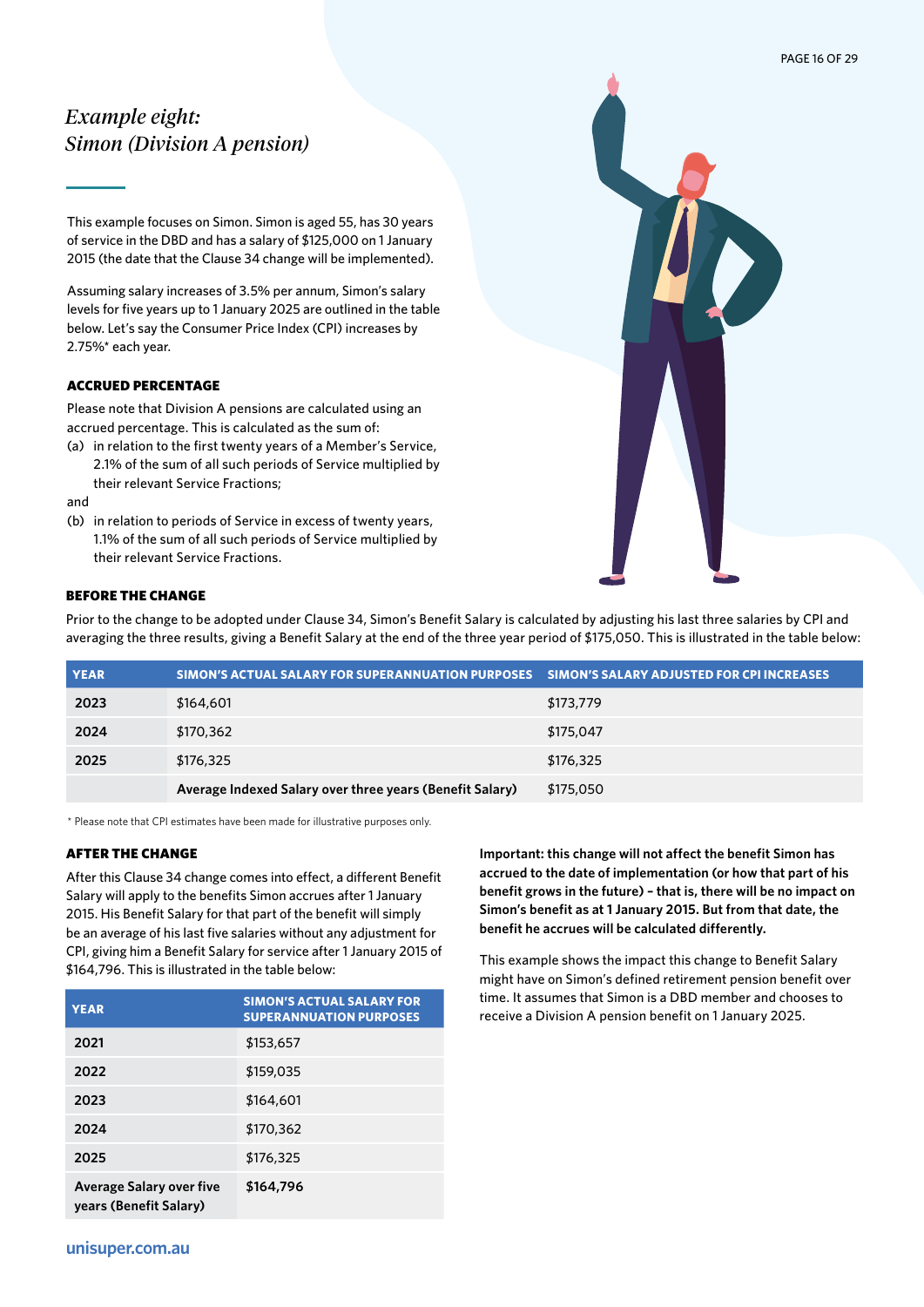An example of how this change to Benefit Salary would work in practice is illustrated in this sample projection for Simon showing his retirement pension benefit as at 1 January 2025, 10 years after the change is implemented. The shaded boxes show the parts affected by the change to Benefit Salary.

|                                                                            | <b>BENEFIT SALARY</b>                                                   | <b>ACCRUED</b><br><b>PERCENTAGE</b> | <b>AVERAGE</b><br><b>CONTRIBUTION FACTOR</b> | <b>DEFINED PENSION BENEFIT AS AT</b><br><b>1JANUARY 2025</b> |
|----------------------------------------------------------------------------|-------------------------------------------------------------------------|-------------------------------------|----------------------------------------------|--------------------------------------------------------------|
| Benefit in respect of<br><b>Benefit Service prior</b><br>to 1 January 2015 | \$175,050<br>(based on current<br><b>Benefit Salary</b><br>calculation) | 53.00%                              | 100%                                         | \$92,777 p.a.                                                |
| <b>PLUS</b>                                                                |                                                                         |                                     |                                              |                                                              |
| Benefit in respect of<br><b>Benefit Service since</b><br>1 January 2015    | \$164,796<br>(based on changed<br><b>Benefit Salary</b><br>calculation) | 11.00%                              | 100%                                         | $$18,128$ p.a.                                               |
|                                                                            |                                                                         |                                     | Total                                        | $$110,904$ p.a.                                              |

So, it is only the benefit component in respect of Benefit Service since 1 January 2015 that is affected by the change. The benefit component in respect of Benefit Service prior to 1 January 2015 continues to be calculated using the Benefit Salary calculation that currently applies.

# IF THE CHANGE WASN'T MADE:

As a point of comparison, this sample projection shows Simon's defined benefit pension as at 1 January 2025 if the changes to Benefit Salary were not made:

|                      | <b>BENEFIT SALARY</b> | <b>ACCRUED</b><br><b>PERCENTAGE</b> | <b>AVERAGE</b><br><b>CONTRIBUTION FACTOR 1 JANUARY 2025</b> | <b>DEFINED PENSION BENEFIT AS AT</b> |
|----------------------|-----------------------|-------------------------------------|-------------------------------------------------------------|--------------------------------------|
| <b>Basic Benefit</b> | \$175,050             | 64%                                 | 100%                                                        | \$112,032 p.a.                       |

- This information is of a general nature only. It has been prepared without taking into account your individual objectives, financial situation or needs. Before making any decision in relation to your UniSuper membership, you should consider your personal circumstances, the relevant Product Disclosure Statement (PDS) for your membership category and whether to consult a licensed financial adviser. To obtain a copy of the PDS relevant to your membership category visit the UniSuper website at www.**unisuper. com.au.**
- The figures shown do not represent any specific member but are based on sample membership data.
- The projected benefits are based on assumed salary increases of 3.5% p.a, price inflation of 2.75% p.a, and assuming that Simon has no break in service or change in member contribution or service fraction between now and the projection date.
- The impact on Simon's overall defined benefit would be less/more significant if a shorter/longer projection period were considered.
- Whilst the dollar reduction in his defined benefit would not depend on his length of service at the implementation date, the percentage reduction in his overall defined benefit would be lower/greater if he had a larger/smaller length of service at the implementation date.
- In the unlikely event that this change results in an increase in your Benefit Salary, your Benefit Salary would be calculated using the three-year Benefit Salary definition.
- Any Supplementary benefits that may be payable are not affected by Clause 34 as per the Trust Deed and therefore have been omitted in this example.
- To the extent that information in this example is inconsistent with the UniSuper Trust Deed and Regulations (together with the Trust Deed) or the Trustee's Clause 34 resolutions, the Trust Deed and resolutions will prevail.
- If Simon elected to retire on a Division A pension prior to age 65, his benefit would be reduced accordingly, as per the rules in the Trust Deed.
- Under the rules of the scheme, Simon could choose to receive a Division A or Division B benefit upon retirement. This example illustrates the effect of the Clause 34 changes on the Division A pension benefit. Please refer to the other examples on the website to see how Division B benefits are affected.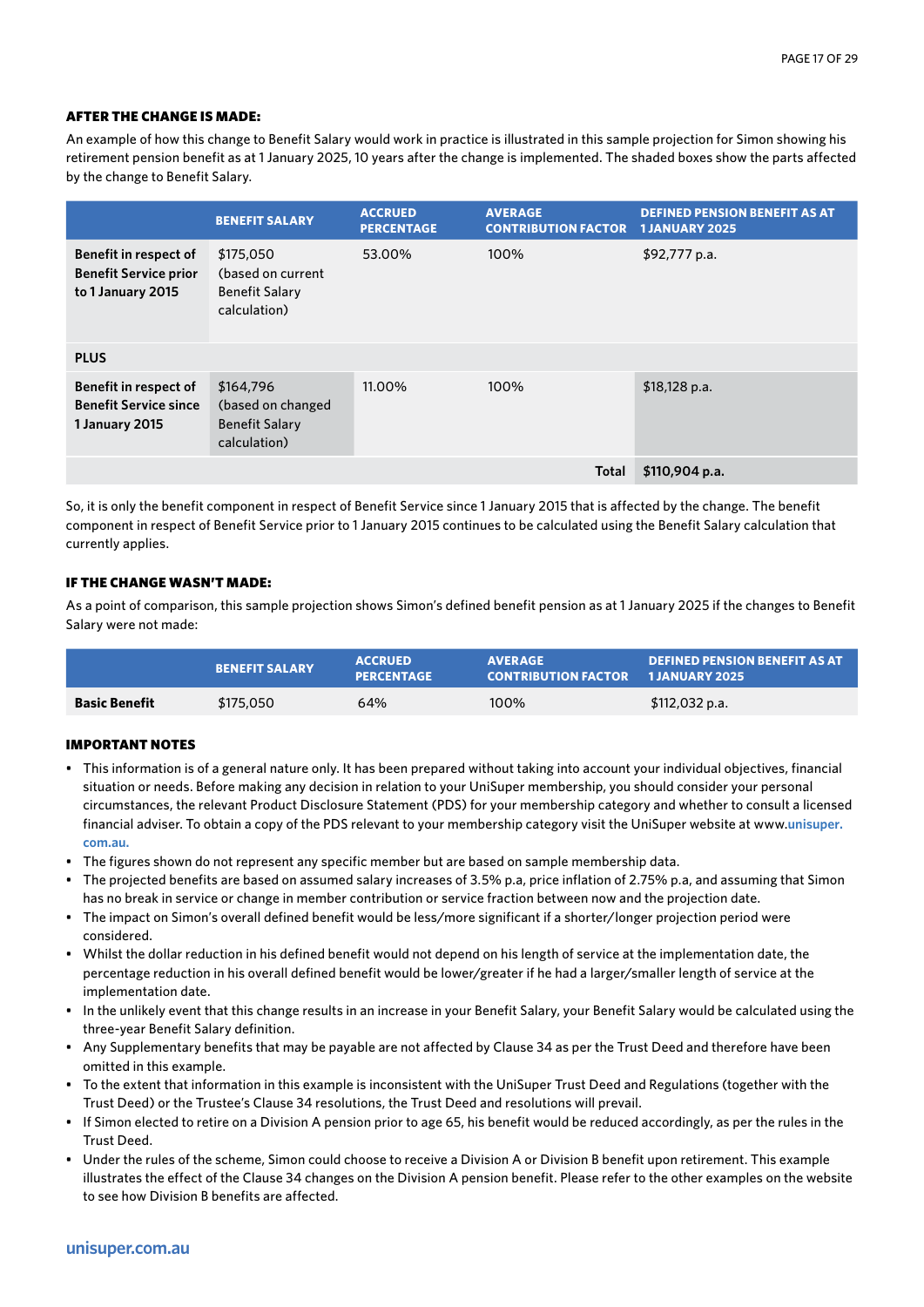# <span id="page-17-0"></span>*Example nine: Hannah (Division B Lump Sum)*

This example focuses on Hannah. Hannah is aged 55, has 25 years of service in the DBD and has a salary of \$120,000 on 1 January 2015 (the date that the Clause 34 change will be implemented). Hannah intends to retire on 1 January 2017.

Assuming salary increases of 3.5% per annum, Hannah's salary levels for five years up to 1 January 2017 (2 years after the Clause 34 change) are outlined in the tables below. Let's say the Consumer Price Index (CPI) increases by 2.75%\* each year.

# BEFORE THE CHANGE

Prior to the change to be adopted under Clause 34, Hannah's Benefit Salary is calculated by adjusting her last three salaries by CPI and averaging the three results, giving a Benefit Salary at the end of the three year period of \$127,618. This is illustrated in the table below:

| <b>YEAR</b> | <b>HANNAH'S ACTUAL SALARY FOR</b><br><b>SUPERANNUATION PURPOSES</b> | <b>HANNAH'S SALARY ADJUSTED</b><br><b>FOR CPI INCREASES</b> |
|-------------|---------------------------------------------------------------------|-------------------------------------------------------------|
| 2015        | \$120,000                                                           | \$126,691                                                   |
| 2016        | \$124,200                                                           | \$127,616                                                   |
| 2017        | \$128,547                                                           | \$128,547                                                   |
|             | Average Indexed Salary over<br>three years (Benefit Salary)         | \$127,618                                                   |

\* Please note that CPI estimates have been made for illustrative purposes only.

# AFTER THE CHANGE

After this Clause 34 change comes into effect, a different Benefit Salary will apply to the benefits Hannah accrues after 1 January 2015. Her Benefit Salary for that part of the benefit will simply be an average of her last five salaries without any adjustment for CPI, giving her a Benefit Salary for service after 1 January 2015 of \$120,142. This is illustrated in the table below:

| <b>YEAR</b>                                               | <b>HANNAH'S ACTUAL SALARY FOR</b><br><b>SUPERANNUATION PURPOSES</b> |
|-----------------------------------------------------------|---------------------------------------------------------------------|
| 2013                                                      | \$112,021                                                           |
| 2014                                                      | \$115,942                                                           |
| 2015                                                      | \$120,000                                                           |
| 2016                                                      | \$124,200                                                           |
| 2017                                                      | \$128,547                                                           |
| <b>Average Salary over five</b><br>years (Benefit Salary) | \$120.142                                                           |

**Important: this change will not affect the benefit Hannah has accrued to the date of implementation (or how that part of her benefit grows in the future) – that is, there will be no impact on her benefit as at 1 January 2015. But from that date, the benefit she accrues will be calculated differently.**

The example below shows the impact this change to Benefit Salary might have on Hannah's defined resignation benefit over time. It assumes that Hannah is a DBD member who chooses to receive a Division B Lump Sum benefit on 1 January 2017.

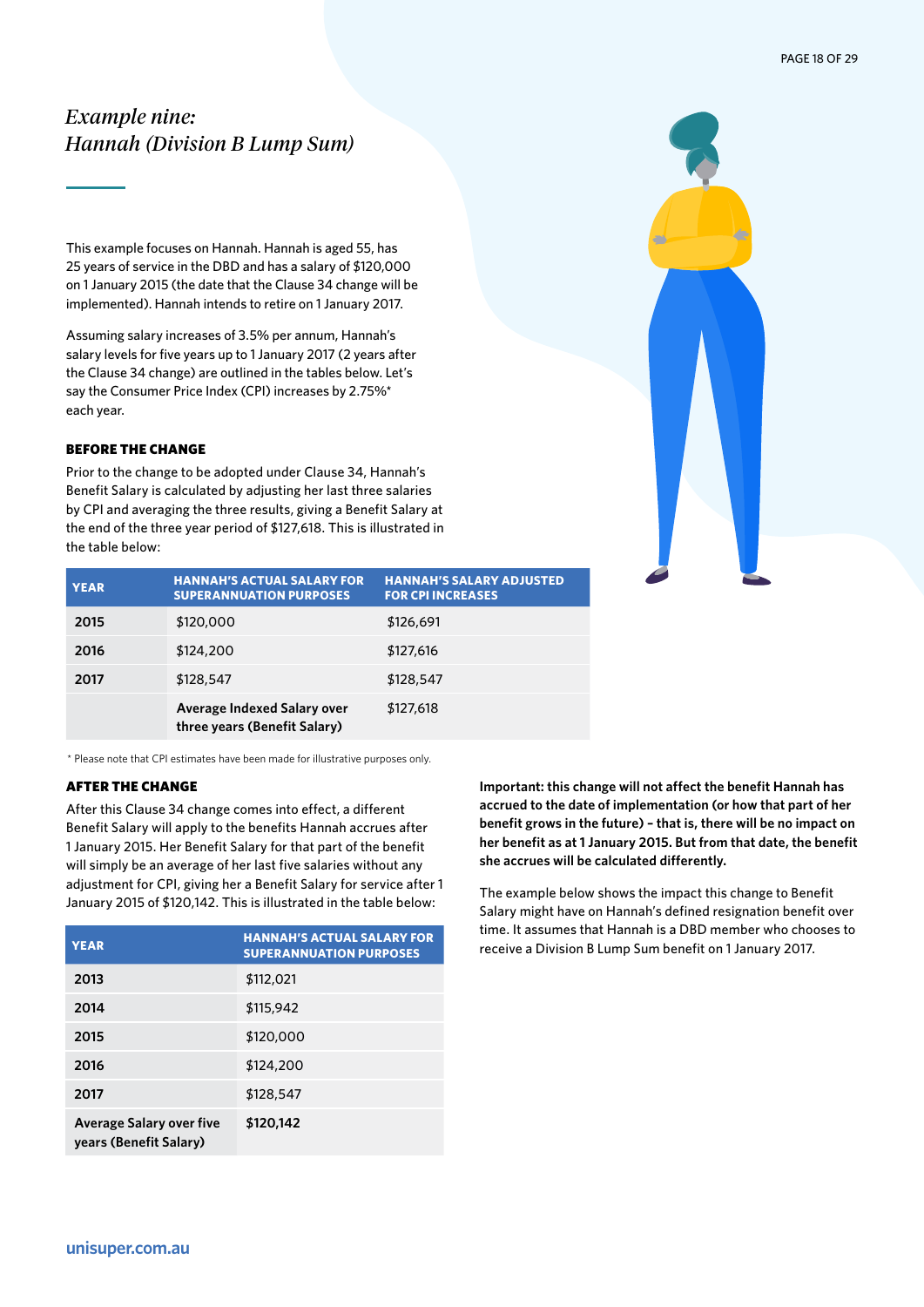An example of how this change to Benefit Salary would work in practice is illustrated in this sample projection for Hannah showing her defined resignation benefit as at 1 January 2017, 2 years after the change is implemented. The shaded boxes show the parts affected by the change to Benefit Salary.

|                                                                                   | <b>BENEFIT</b><br><b>SALARY</b>                                            | <b>BENEFIT</b><br><b>SERVICE</b><br>(YEARS) | <b>LUMP SUM</b><br><b>FACTOR</b> | <b>AVERAGE</b><br><b>SERVICE</b><br><b>FRACTION</b> | <b>AVERAGE</b><br><b>CONTRIBUTION</b><br><b>FACTOR</b> | <b>DEFINED</b><br><b>RESIGNATION</b><br><b>BENEFIT AS AT</b><br><b>1 JANUARY 2035</b> |
|-----------------------------------------------------------------------------------|----------------------------------------------------------------------------|---------------------------------------------|----------------------------------|-----------------------------------------------------|--------------------------------------------------------|---------------------------------------------------------------------------------------|
| <b>Benefit in respect of</b><br><b>Benefit Service prior</b><br>to 1 January 2015 | \$127,618<br>(based on<br>current<br><b>Benefit Salary</b><br>calculation) | 25<br>(service to<br>1 January<br>2015)     | 21.4%                            | 100%                                                | 100%                                                   | \$682,756                                                                             |
| <b>PLUS</b>                                                                       |                                                                            |                                             |                                  |                                                     |                                                        |                                                                                       |
| Benefit in respect of<br><b>Benefit Service since</b><br>1 January 2015           | \$120,142<br>(based on<br>changed<br><b>Benefit Salary</b><br>calculation) | 2 (service<br>from 1<br>January<br>2015)    | 21.4%                            | 100%                                                | 100%                                                   | \$51,421                                                                              |
|                                                                                   |                                                                            |                                             |                                  |                                                     | <b>Total</b>                                           | \$734,177                                                                             |

So, it is only the benefit component in respect of Benefit Service since 1 January 2015 that is affected by the change. The benefit component in respect of Benefit Service prior to 1 January 2015 continues to be calculated using the Benefit Salary calculation that currently applies.

# IF THE CHANGE WASN'T MADE:

As a point of comparison, this sample projection shows Hannah's defined benefit as at 1 January 2017 if the changes to Benefit Salary were not made:

| <b>BENEFIT SALARY</b> | <b>BENEFIT SERVICE</b><br>(YEARS) AT 1 JAN<br>2017 | <b>LUMP SUM FACTOR</b> | <b>AVERAGE SERVICE</b><br><b>FRACTION</b> | <b>AVERAGE</b><br><b>CONTRIBUTION</b><br><b>FACTOR</b> | <b>DEFINED</b><br><b>RESIGNATION</b><br><b>BENEFIT AS AT</b><br><b>1JANUARY 2017</b> |
|-----------------------|----------------------------------------------------|------------------------|-------------------------------------------|--------------------------------------------------------|--------------------------------------------------------------------------------------|
| \$127,618             | 27                                                 | 21.4%                  | 100%                                      | 100%                                                   | \$737,377                                                                            |

- This information is of a general nature only. It has been prepared without taking into account your individual objectives, financial situation or needs. Before making any decision in relation to your UniSuper membership, you should consider your personal circumstances, the relevant Product Disclosure Statement (PDS) for your membership category and whether to consult a licensed financial adviser. To obtain a copy of the PDS relevant to your membership category visit the UniSuper website at **unisuper.com.au.**
- The figures shown do not represent any specific member but are based on sample membership data.
- The projected benefits are based on assumed salary increases of 3.5% p.a, price inflation of 2.75% p.a, and assuming that Hannah has no break in service or change in member contribution rate or service fraction between now and the projection date.
- The impact on Hannah's overall defined benefit would be less/more significant if a shorter/longer projection period were considered.
- Whilst the dollar reduction in her defined benefit would not depend on her length of service at the implementation date, the percentage reduction in her overall defined benefit would be lower / greater if she had a larger/smaller length of service at the implementation date.
- In the unlikely event that this change results in an increase in your Benefit Salary, your Benefit Salary would be calculated using the three-year Benefit Salary definition.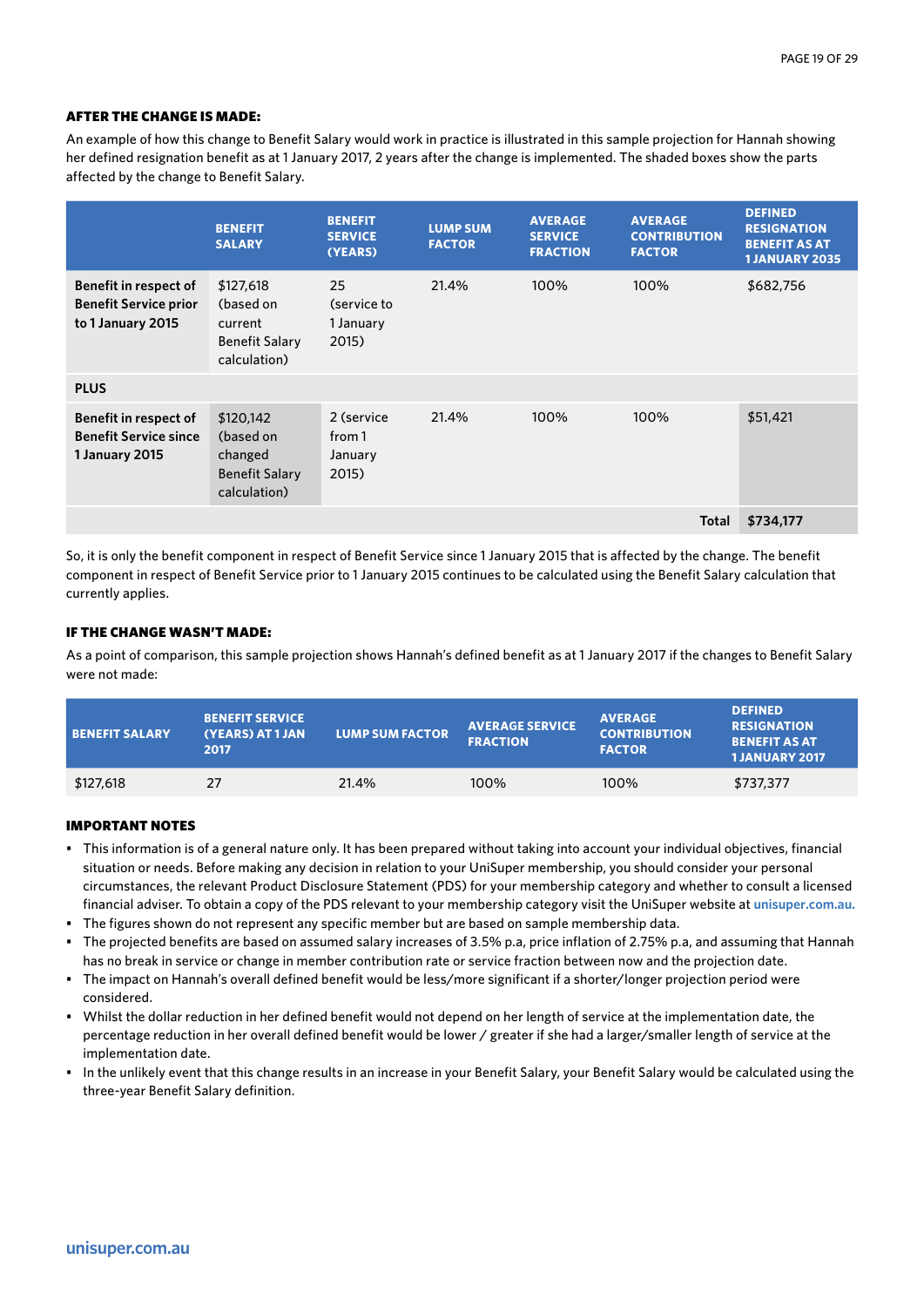# <span id="page-19-0"></span>*Example ten: Frank (Division A Pension)*

This example focuses on Frank. Frank is aged 63, has 28 years of service in the DBD and has a salary of \$140,000 on 1 January 2015 (the date that the Clause 34 change will be implemented). Frank intends to retire on 1 January 2017.

Assuming salary increases of 3.5% per annum, Frank's salary levels for five years up to 1 January 2017 are outlined in the tables below. Let's say the Consumer Price Index (CPI) increases by 2.75%\* each year.

# BEFORE THE CHANGE

Prior to the change to be adopted under Clause 34, Frank's Benefit Salary is calculated by adjusting his last three salaries by CPI and averaging the three results, giving a Benefit Salary at the end of the three-year period of \$148,887. This is illustrated in the table below:



| <b>YEAR</b> | <b>FRANK'S ACTUAL SALARY FOR</b><br><b>SUPERANNUATION PURPOSES</b> | <b>FRANK'S SALARY ADJUSTED</b><br><b>FOR CPI INCREASES</b> |
|-------------|--------------------------------------------------------------------|------------------------------------------------------------|
| 2015        | \$140,000                                                          | \$147,806                                                  |
| 2016        | \$144,900                                                          | \$148,885                                                  |
| 2017        | \$149,972                                                          | \$149,972                                                  |
|             | Average Indexed Salary over<br>three years (Benefit Salary)        | \$148,887                                                  |

\* Please note that CPI estimates have been made for illustrative purposes only.

# AFTER THE CHANGE

After this Clause 34 change comes into effect, a different Benefit Salary will apply to the benefits Frank accrues after 1 January 2015. His Benefit Salary for that part of the benefit will simply be an average of his last five salaries without any adjustment for CPI, giving him a Benefit Salary for service after 1 January 2015 of \$140,166. This is illustrated in the table below:

| <b>YEAR</b>                                               | <b>FRANK'S ACTUAL SALARY FOR</b><br><b>SUPERANNUATION PURPOSES</b> |
|-----------------------------------------------------------|--------------------------------------------------------------------|
| 2013                                                      | \$130,691                                                          |
| 2014                                                      | \$135,266                                                          |
| 2015                                                      | \$140,000                                                          |
| 2016                                                      | \$144,900                                                          |
| 2017                                                      | \$149,972                                                          |
| <b>Average Salary over five</b><br>years (Benefit Salary) | \$140.166                                                          |

**Important: this change will not affect the benefit Frank has accrued to the date of implementation (or how that part of his benefit grows in the future) – that is, there will be no impact on Frank's benefit as at 1 January 2015. But from that date, the benefit he accrues will be calculated differently.**

This example shows the impact this change to Benefit Salary might have on Frank's defined retirement pension benefit over time. It assumes that Frank is a DBD member who joined prior to 1990 and chooses to receive a Division A pension benefit on 1 January 2017.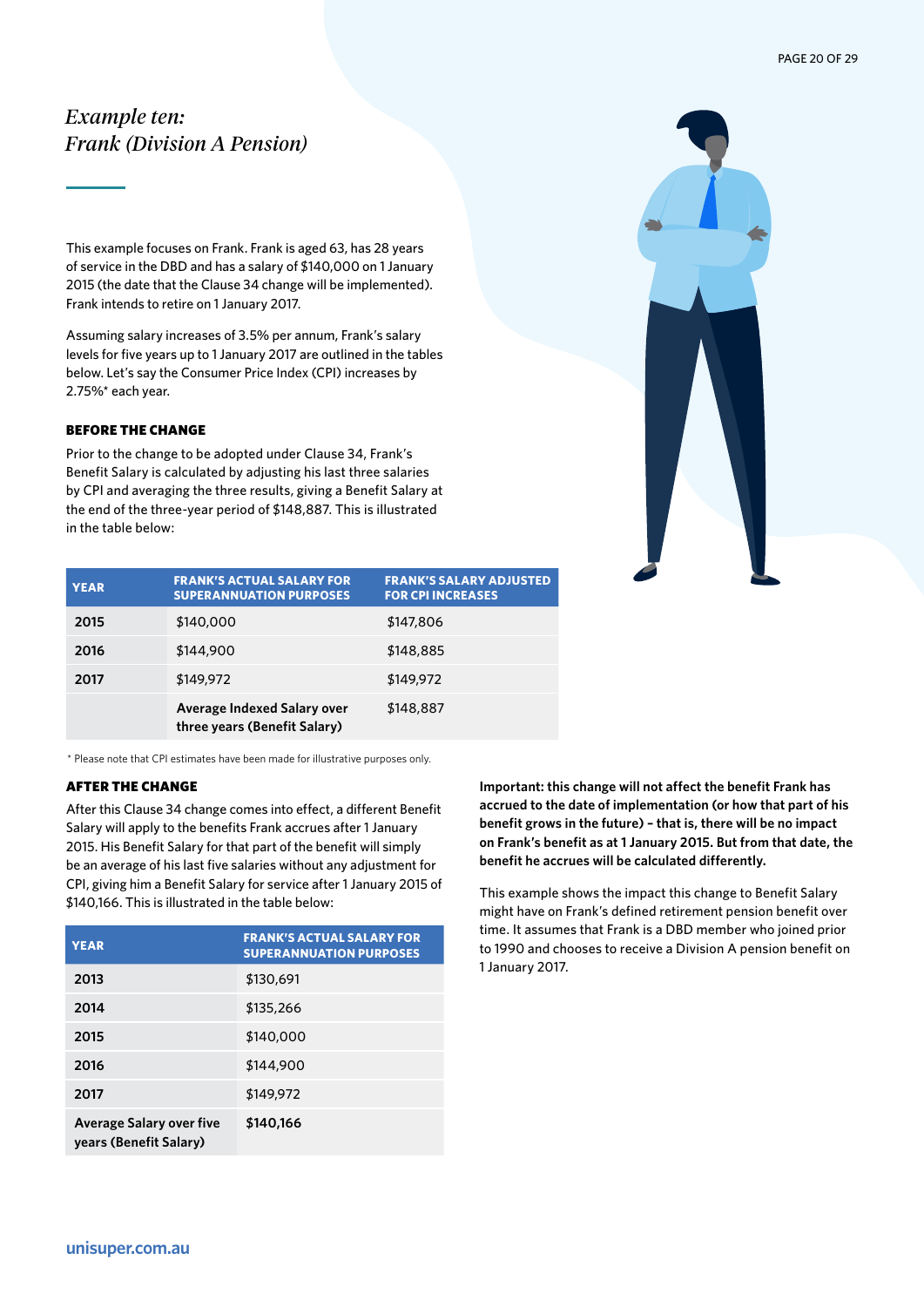An example of how this change to Benefit Salary would work in practice is illustrated in this sample projection for Frank showing his retirement pension benefit as at 1 January 2017, 2 years after the change is implemented. The shaded boxes show the parts affected by the change to Benefit Salary.

Please note that Division A pensions are calculated using an accrued percentage. This is calculated as the sum of:

(a) in relation to the first twenty years of a Member's Service, 2.1% of the sum of all such periods of Service multiplied by their relevant Service Fractions;

and

(b) in relation to periods of Service in excess of twenty years, 1.1% of the sum of all such periods of Service multiplied by their relevant Service Fractions.

|                                                                            | <b>BENEFIT SALARY</b>                                                   | <b>ACCRUED</b><br><b>PERCENTAGE</b> | <b>AVERAGE</b><br><b>CONTRIBUTION FACTOR 1 JANUARY 2017</b> | <b>DEFINED PENSION BENEFIT AS AT</b> |
|----------------------------------------------------------------------------|-------------------------------------------------------------------------|-------------------------------------|-------------------------------------------------------------|--------------------------------------|
| Benefit in respect of<br><b>Benefit Service prior</b><br>to 1 January 2015 | \$148,887 (based<br>on current Benefit<br>Salary calculation)           | 50.80%                              | 100%                                                        | $$75,635$ p.a.                       |
| <b>PLUS</b>                                                                |                                                                         |                                     |                                                             |                                      |
| Benefit in respect of<br><b>Benefit Service since</b><br>1 January 2015    | \$140.166<br>(based on changed<br><b>Benefit Salary</b><br>calculation) | 2.20%                               | 100%                                                        | $$3,084$ p.a.                        |
|                                                                            |                                                                         |                                     | <b>Total</b>                                                | $$78,719$ p.a.                       |

So, it is only the benefit component in respect of Benefit Service since 1 January 2015 that is affected by the change. The benefit component in respect of Benefit Service prior to 1 January 2015 continues to be calculated using the Benefit Salary calculation that currently applies.

# IF THE CHANGE WASN'T MADE:

As a point of comparison, this sample projection shows Frank's defined benefit pension as at 1 January 2017 if the changes to Benefit Salary were not made:

|                      | <b>BENEFIT SALARY</b> | <b>ACCRUED</b><br><b>PERCENTAGE</b> | <b>AVERAGE</b><br><b>CONTRIBUTION FACTOR 1 JANUARY 2017</b> | <b>DEFINED PENSION BENEFIT AS AT</b> |
|----------------------|-----------------------|-------------------------------------|-------------------------------------------------------------|--------------------------------------|
| <b>Basic Benefit</b> | \$148,887             | 53.00%                              | 100%                                                        | \$78,910 p.a.                        |

- This information is of a general nature only. It has been prepared without taking into account your individual objectives, financial situation or needs. Before making any decision in relation to your UniSuper membership, you should consider your personal circumstances, the relevant Product Disclosure Statement (PDS) for your membership category and whether to consult a licensed financial adviser. To obtain a copy of the PDS relevant to your membership category visit the UniSuper website at **unisuper.com.au.**
- The figures shown do not represent any specific member but are based on sample membership data.
- The projected benefits are based on assumed salary increases of 3.5% p.a, price inflation of 2.75% p.a, and assuming that Frank has no break in service or change in member contribution or service fraction between now and the projection date.
- The impact on Frank's overall defined benefit would be less/more significant if a shorter/longer projection period were considered.
- Whilst the dollar reduction in his defined benefit would not depend on his length of service at the implementation date, the percentage reduction in his overall defined benefit would be lower/greater if he had a larger/smaller length of service at the implementation date.
- In the unlikely event that this change results in an increase in your Benefit Salary, your Benefit Salary would be calculated using the threeyear Benefit Salary definition.
- Any Supplementary benefits that may be payable are not affected by Clause 34 as per the Trust Deed and therefore have been omitted in this example.
- To the extent that information in this example is inconsistent with the UniSuper Trust Deed and Regulations (together with the Trust Deed) or the Trustee's Clause 34 resolutions, the Trust Deed and resolutions will prevail.
- If Frank elected to retire on a Division A pension prior to age 65, his benefit would be reduced accordingly, as per the rules in the Trust Deed.
- Under the rules of the scheme, Frank could choose to receive a Division A or Division B benefit upon retirement. This example illustrates the effect of the Clause 34 changes on the Division A pension benefit. Please refer to the other examples on the website to see how Division B benefits are affected.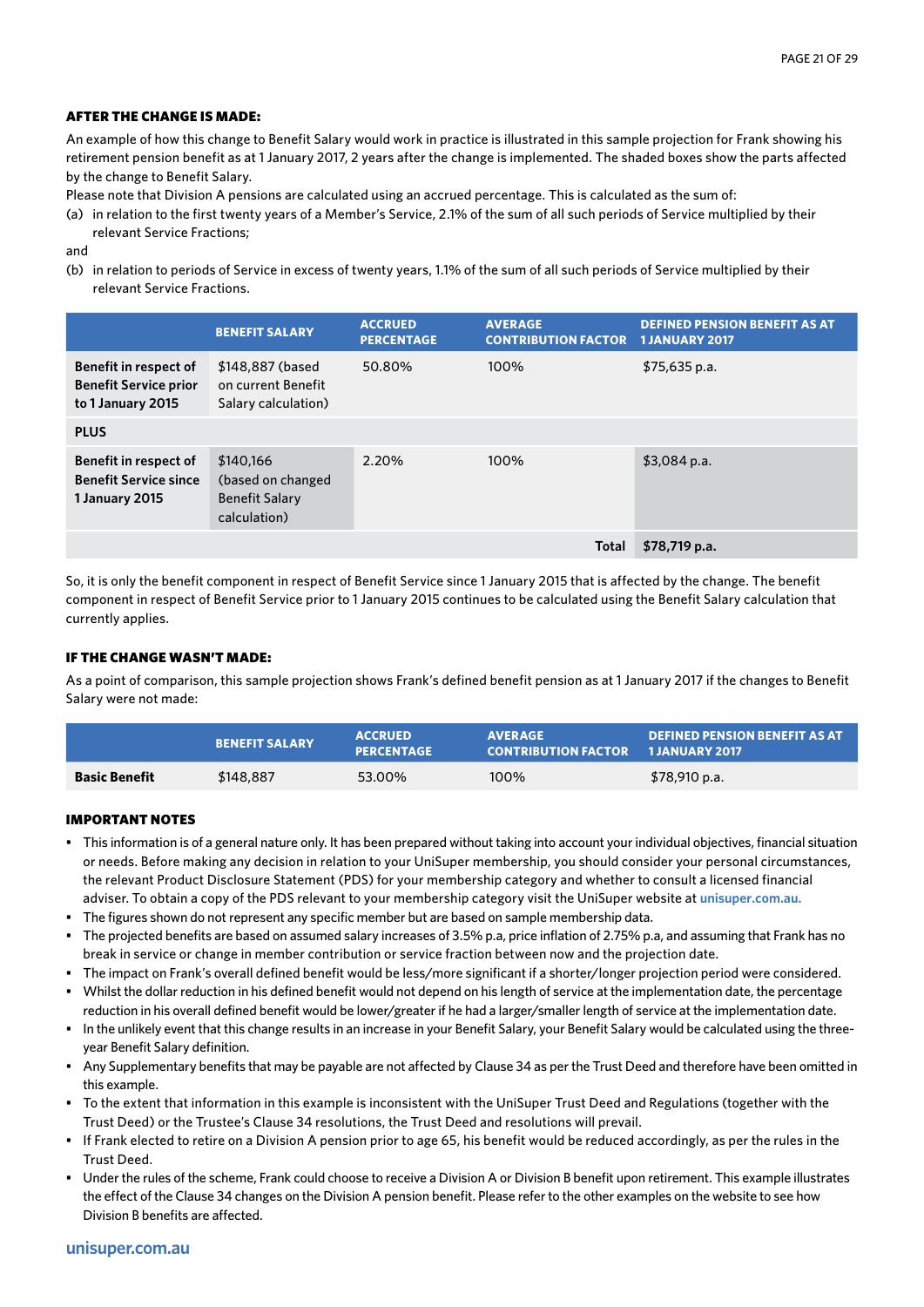# <span id="page-21-0"></span>**How the change affects your super and inbuilt benefits**

# YOUR SUPER BALANCE

The change to the Benefit Salary component of the DBD formula affects how your defined benefit accrues from 1 January 2015.

# **Potential impact of the change on inbuilt benefits**

Inbuild benefits that are calculated by reference to Benefit Salary may also be affected by the change.

These benefits include Death, Disablement, and Temporary Incapacity.

| THE FOLLOWING EXAMPLES OUTLINE HOW THE CHANGE MAY IMPACT INBUILT BENEFITS |                                                                                |  |  |
|---------------------------------------------------------------------------|--------------------------------------------------------------------------------|--|--|
| <b>Charles</b><br>Page 23<br>See example                                  | The effect on a Death benefit payable after 1 January 2015                     |  |  |
| Joanna<br>Page 26<br>See example                                          | The effect on a Temporary Incapacity (TI) benefit claimed after 1 January 2015 |  |  |
| <b>Alison</b><br>Page 28<br>See example                                   | The effect on a Disablement benefit payable after 1 January 2015               |  |  |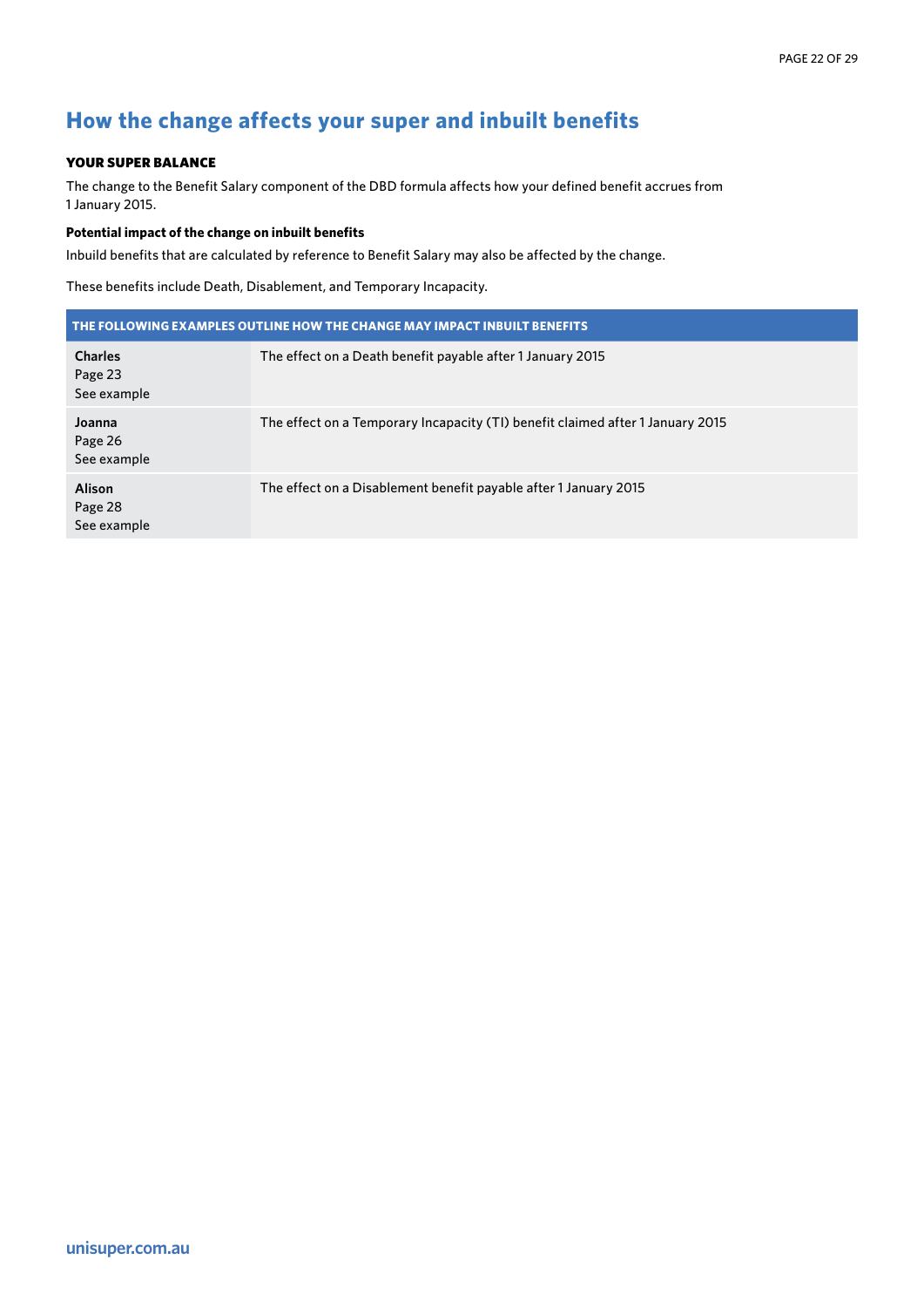# <span id="page-22-0"></span>*Example eleven: Charles (Effect on Death Benefit)*

This page explains the Clause 34 change in the event a Death benefit is payable after 1 January 2015 as the change only affects Death benefits payable after 1 January 2015.

Currently, the Defined Benefit Division's (DBD) Death benefit for Division B members is calculated as:

# **Greater of**

a. A lump Sum amount calculated as

*Benefit Salary x Benefit Service (to age 60) x 21% x ASF* 

#### **and**

b. Your Lump Sum retirement benefit

#### **Plus**

If the member is under 60 at the time of their death an additional amount is calculated as follows:

*Benefit Salary x Potential Service (from date of death to age 60) x 21% x GF*

(If a member has elected contribution flexibility, then part a. will equal \$0)

From 1 January 2015 the benefit will be calculated using an Apportioned Benefit Salary.

#### APPORTIONED BENEFIT SALARY

The Apportioned Benefit Salary is a weighted average of members' three year Benefit Salary and five year Benefit Salary based on their pre- and post-1 January 2015 DBD membership. i.e.:

*Apportioned Benefit Salary = (three year Benefit Salary x (Pre 1 Jan 2015 DBD membership / Total DBD membership)) + (five year Benefit Salary x (Post 1 Jan 2015 DBD membership / Total DBD membership))*

#### **Example of a Division B Death benefit payable on 1 January 2025**

Our example focuses on Charles. Charles is aged 44, has seven years of service in the DBD as a Division B member and has a salary of \$90,000 on 1 January 2015 (the date that the Clause 34 change is scheduled to be implemented). Members can refer to their statement to check if they are a Division A or Division B DBD member,

Assuming salary increases of 3.5% per annum, Charles' salary levels for five continuous years up to 1 January 2025 are outlined in the table below. Let's say the Consumer Price Index (CPI) increases by 2.75%\* each year.

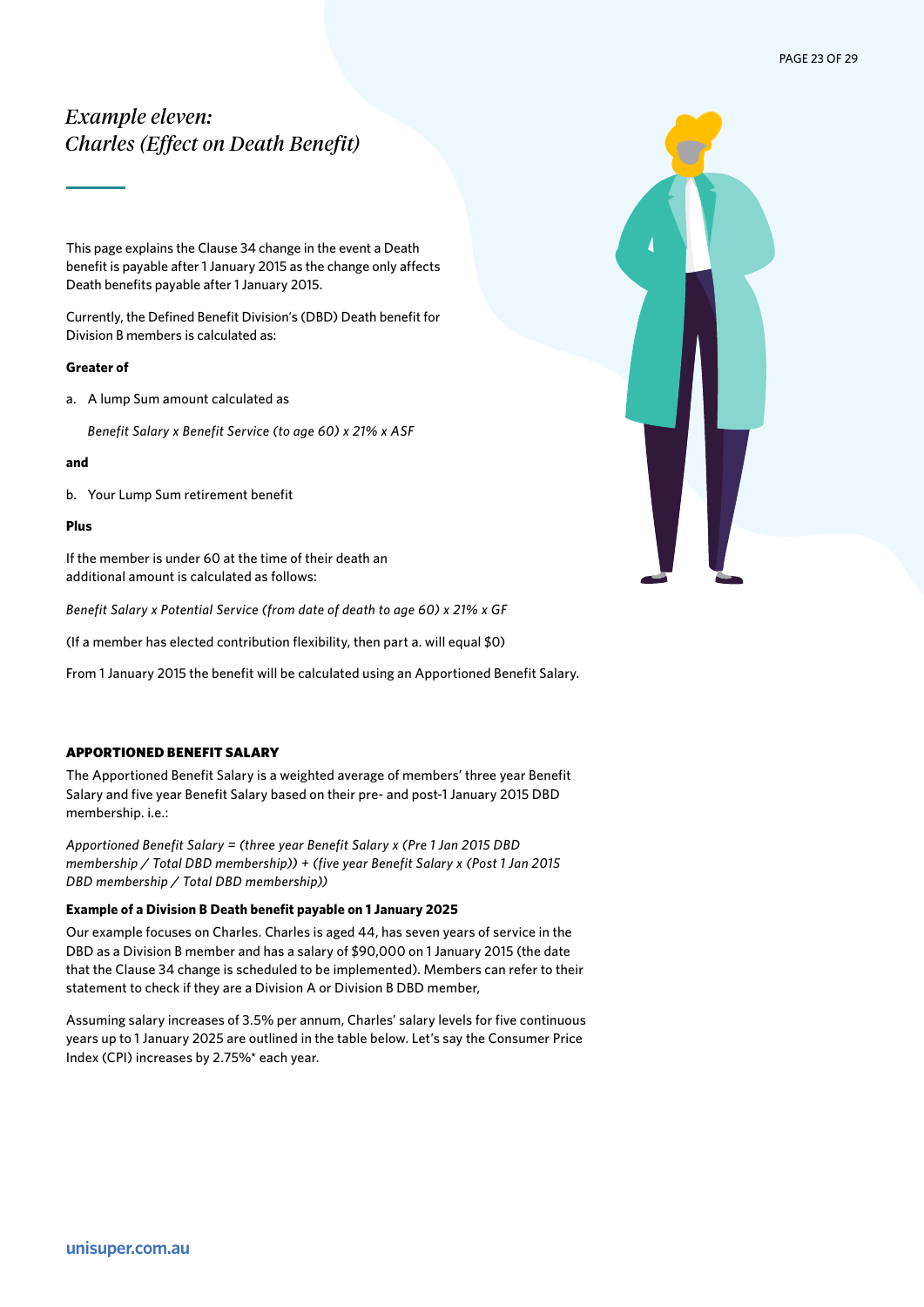### BEFORE THE CHANGE

Prior to the change to be adopted under Clause 34, Charles' Benefit Salary is calculated by adjusting his last three salaries by CPI and averaging the three results, giving a Benefit Salary at the end of the three-year period of \$126,036. This is illustrated in the table below:

| <b>YEAR</b> | <b>CHARLES' ACTUAL</b><br><b>SALARY FOR</b><br><b>SUPERANNUATION</b><br><b>PURPOSES</b> | <b>CHARLES' SALARY</b><br><b>ADJUSTED FOR</b><br><b>CPI INCREASES</b> |
|-------------|-----------------------------------------------------------------------------------------|-----------------------------------------------------------------------|
| 2023        | \$118,513                                                                               | \$125,121                                                             |
| 2024        | \$122,661                                                                               | \$126,034                                                             |
| 2025        | \$126,954                                                                               | \$126,954                                                             |
|             | <b>Average Indexed Salary</b><br>over three years                                       | \$126,036                                                             |

\* Please note that CPI estimates have been made for illustrative purposes only.

# AFTER THE CHANGE

After this Clause 34 change comes into effect, a new Benefit Salary will also be calculated, being the average of his last five salaries without adjustment for CPI. This is illustrated in the table below and is equal to \$118,653.

An apportioned benefit salary, i.e. the weighted average of his "three year" Benefit Salary and his "five year" Benefit Salary, is then used to calculate his Death benefit. This is illustrated in the table below:

| <b>YEAR</b>                                               | <b>CHARLES' ACTUAL SALARY FOR</b><br><b>SUPERANNUATION PURPOSES</b> |
|-----------------------------------------------------------|---------------------------------------------------------------------|
| 2021                                                      | \$110,633                                                           |
| 2022                                                      | \$114,505                                                           |
| 2023                                                      | \$118,513                                                           |
| 2024                                                      | \$122,661                                                           |
| 2025                                                      | \$126,954                                                           |
| <b>Average Salary over five</b><br>years (Benefit Salary) | \$118,653                                                           |

#### APPORTIONED BENEFIT SALARY AT 1 JANUARY 2025

Apportioned benefit salary at 1 January 2025 is calculated as follows:

*(\$126,036 x (7 / 17)) + (\$118,653 x (10/17)) = \$121,693*

# CHARLES' DEATH BENEFIT ENTITLEMENT

If Charles' died in service on 1 January 2025, his death benefit would be calculated as follows:

#### **Greater of**

a. A lump Sum amount calculated as

Apportioned Benefit Salary x Benefit Service to age 60 x 21% x ASF

#### **and**

b. Your Lump Sum retirement benefit

#### **Plus**

If the member is under age 60 at the time of death, an additional amount calculated as follows:

*Apportioned Benefit Salary x Potential Service (from date of death to age 60) x 21% x GF*

(If a member has elected contribution flexibility, then part a. will equal \$0)

Therefore the death benefit that Charles' dependant/legal personal representative will be entitled to claim is:

#### **Greater of**

a. A lump Sum amount calculated as

*\$ 121,693 x (17 + 6) x 21% x 100% = \$ 587,777*

#### **and**

b. Your Lump Sum retirement benefit = \$ 430,306

#### **Plus**

*\$ 121,693 x 6 x 21% x 100% = \$ 153,333 = \$ 583,639*

So Charles' Death Benefit at 1 January 2025 is therefore \$587,777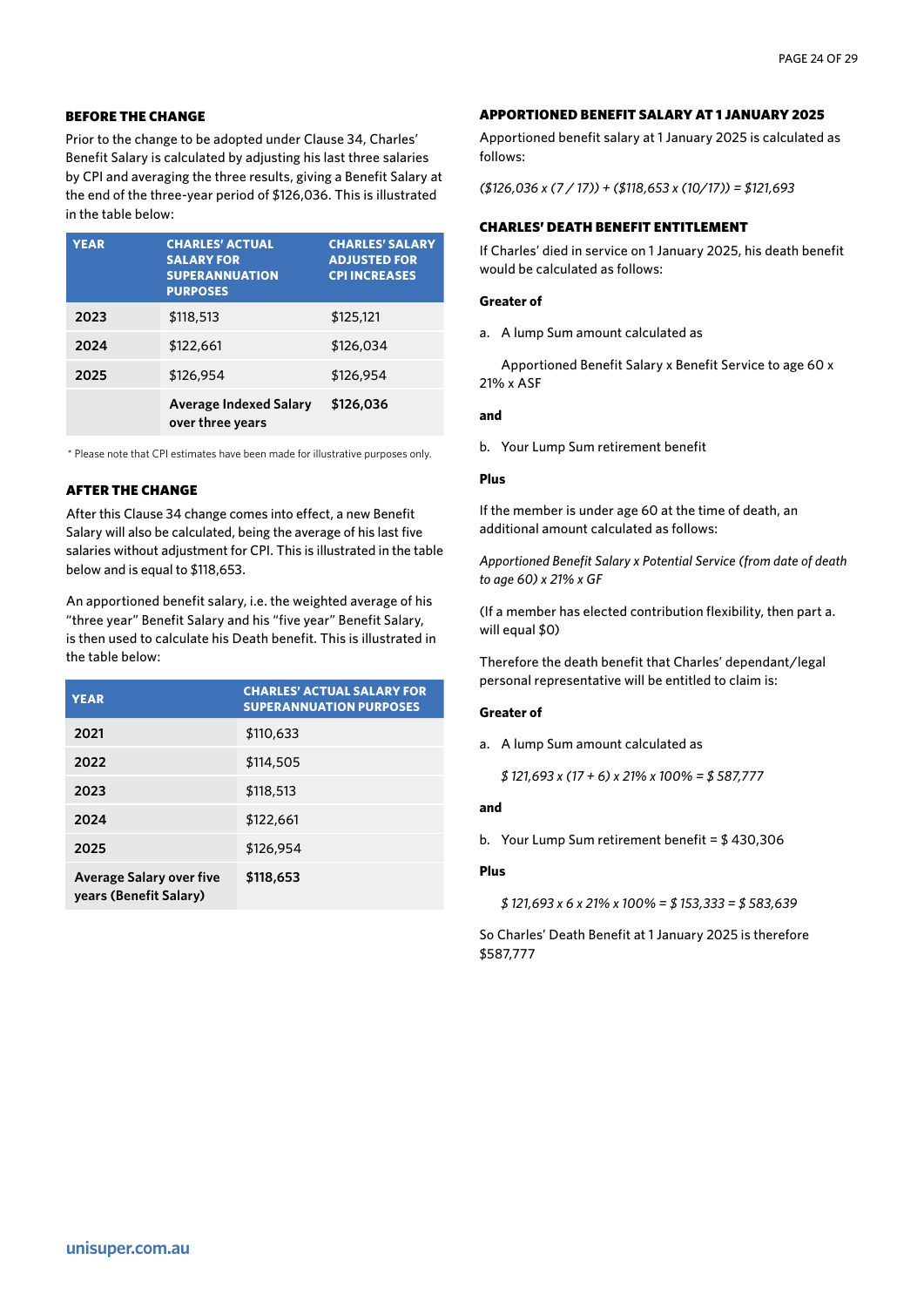- This information is of a general nature only. It has been prepared without taking into account your individual objectives, financial situation or needs. Before making any decision in relation to your UniSuper membership, you should consider your personal circumstances, the relevant Product Disclosure Statement (PDS) for your membership category and whether to consult a licensed financial adviser. To obtain a copy of the PDS relevant to your membership category visit the UniSuper website at **unisuper.com.au.**
- The figures shown do not represent any specific member but are based on sample membership data.
- The projected benefits are based on assumed salary increases of 3.5% p.a, price inflation of 2.75% p.a, and assuming that Charles has no break in service or change in member contribution rate or service fraction between now and the projection date.
- The impact on Charles' overall defined benefit would be less/more significant if a shorter/longer projection period were considered.
- Whilst the dollar reduction in his defined benefit would not depend on his length of service at the implementation date, the percentage reduction in his overall defined benefit would be lower/greater if he had a larger/smaller length of service at the implementation date.
- In the unlikely event that this change results in an increase in your Benefit Salary, your Benefit Salary would be calculated using the three-year Benefit Salary definition.
- To the extent that information in this example is inconsistent with the UniSuper Trust Deed and Regulations (together with the Trust Deed) or the Trustee's Clause 34 resolutions, the Trust Deed and resolutions will prevail.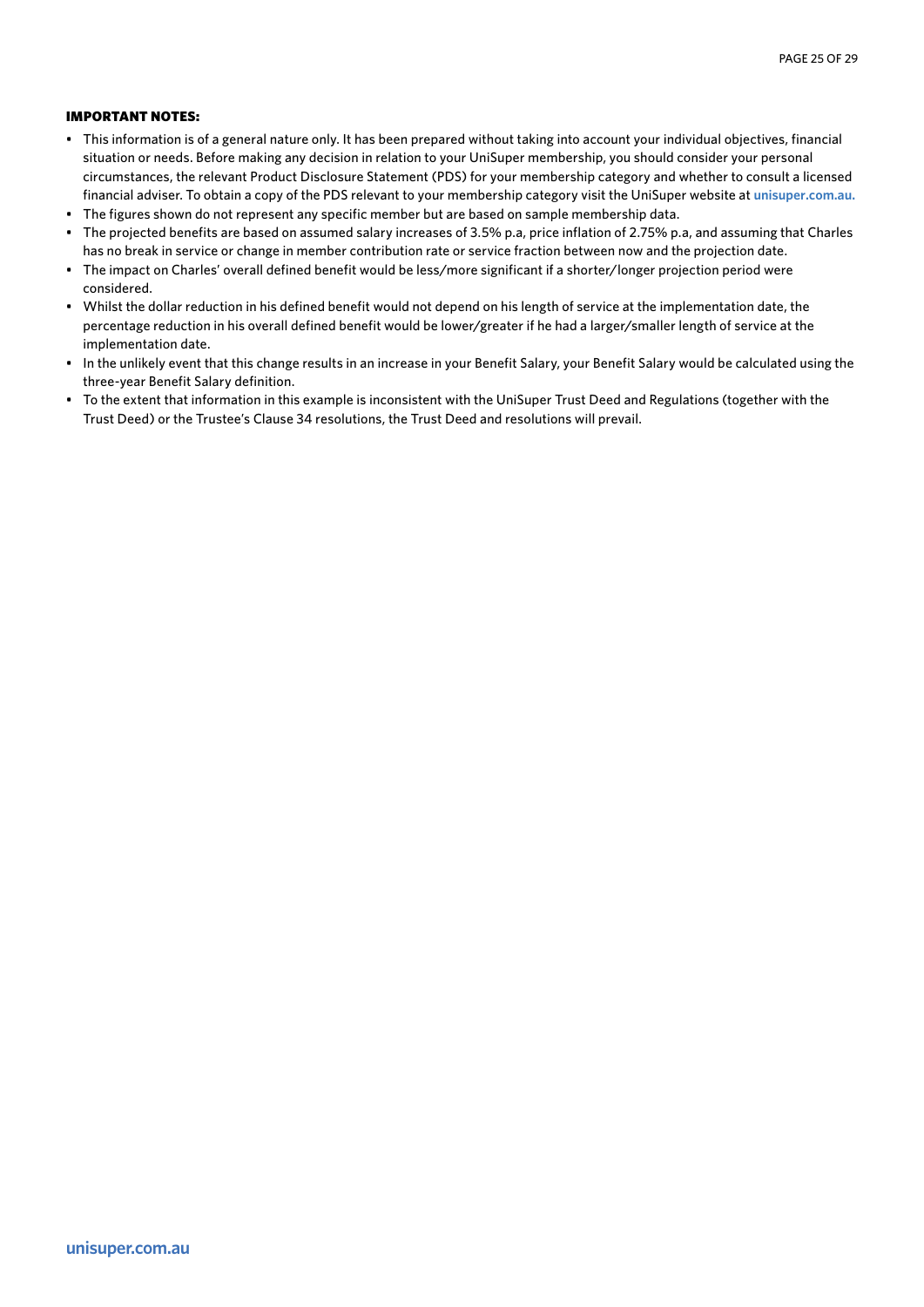# <span id="page-25-0"></span>*Example twelve: Joanna (Effect on temporary incapacity (TI) Benefit)*

This page explains the Clause 34 change in the event a Temporary Incapacity (TI) benefit is claimed after 1 January 2015.

Currently, the Defined Benefit Division's (DBD) Temporary Incapacity benefit for a Division B member is calculated as:

*Benefit Salary x 60% x ASF*

Temporary Incapacity benefits claimed after 1 January 2015 will be affected by the Clause 34 change and will be calculated using an Apportioned Benefit Salary.

The Apportioned Benefit Salary at the date of Temporary Incapacity is then indexed with CPI and used to calculate any subsequent death, disablement or retirement benefits that occur within or directly after the TI period.

# **Please note:**

The Clause 34 change won't affect Temporary Incapacity (TI) pensions in payment at 1 January 2015. These pension payments will continue to increase each year in line with CPI.

If your current TI condition changes to a Disablement one, then your Disablement benefit will not be affected either.

If you cease to be eligible for a Temporary Incapacity or Disablement benefit after 1 January 2015 any future benefit you may be entitled to receive may be affected by the Board's decision, as described below.

#### APPORTIONED BENEFIT SALARY

The Apportioned Benefit Salary is a weighted average of members' three-year Benefit Salary and five year Benefit Salary based on their pre- and post-1 January 2015 benefit service. i.e.:

*Apportioned Benefit Salary = (three-year Benefit Salary x (Pre 1 Jan 2015 service / Total service)) + (five year Benefit Salary x (Post 1 Jan 2015 service / Total service))*

#### **Example of a Division B Temporary Incapacity benefit payable on 1 January 2025**

Our example focuses on Joanna. Joanna is aged 44, has seven years of service in the DBD and has a salary of \$90,000 on 1 January 2015 (the date that the Clause 34 change is scheduled to be implemented).

Assuming salary increases of 3.5% per annum, Joanna's salary levels for five continuous years up to 1 January 2025 are outlined in the table below. Let's say the Consumer Price Index (CPI) increases by 2.75%\* each year.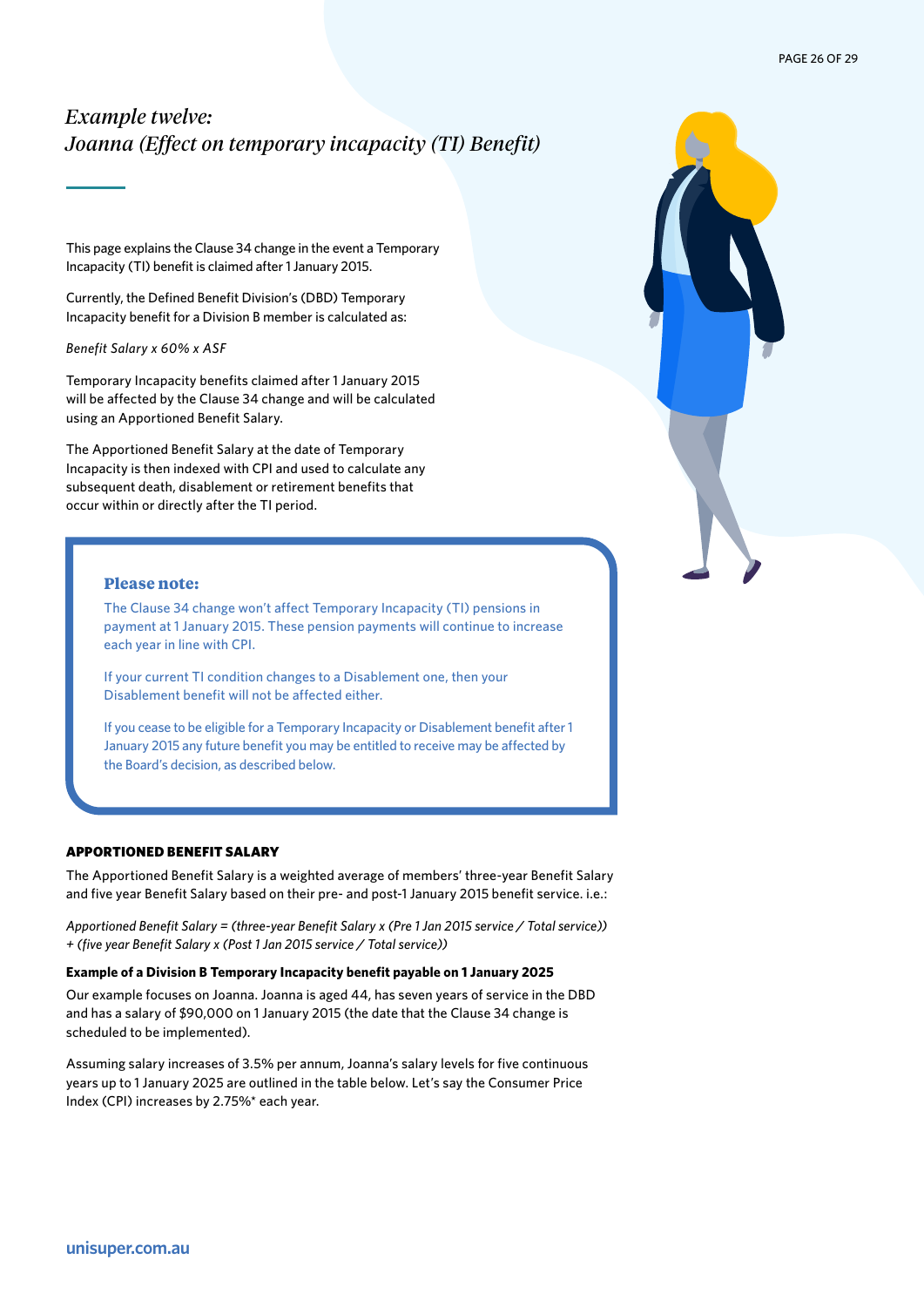### BEFORE THE CHANGE

Prior to the change to be adopted under Clause 34, Joanna's Benefit Salary is calculated by adjusting her last three salaries by CPI and averaging the three results, giving a Benefit Salary at the end of the three year period of \$126,036. This is illustrated in the table below:

| <b>YEAR</b>                                                 | <b>JOANNA'S ACTUAL</b><br><b>SALARY FOR</b><br><b>SUPERANNUATION</b><br><b>PURPOSES</b> | <b>JOANNA'S SALARY</b><br><b>ADJUSTED FOR CPI</b><br><b>INCREASES</b> |
|-------------------------------------------------------------|-----------------------------------------------------------------------------------------|-----------------------------------------------------------------------|
| 2023                                                        | \$118,513                                                                               | \$125,121                                                             |
| 2024                                                        | \$122,661                                                                               | \$126,034                                                             |
| 2025                                                        | \$126,954                                                                               | \$126,954                                                             |
| Average Indexed Salary over three<br>years (Benefit Salary) |                                                                                         | \$126,036                                                             |

\* Please note that CPI estimates have been made for illustrative purposes only.

# AFTER THE CHANGE

After this Clause 34 change comes into effect, a new Benefit Salary will also be calculated, being the average of her last five salaries without adjustment for CPI. This is illustrated in the table below and is equal to \$118,653.

An apportioned benefit salary, i.e. the weighted average of her "three year" Benefit Salary and his "five year" Benefit Salary, is then used to calculate her Temporary Incapacity benefit. This is illustrated in the table below:

| <b>YEAR</b>                                               | <b>JOANNA'S ACTUAL SALARY FOR</b><br><b>SUPERANNUATION PURPOSES</b> |
|-----------------------------------------------------------|---------------------------------------------------------------------|
| 2021                                                      | \$110,633                                                           |
| 2022                                                      | \$114,505                                                           |
| 2023                                                      | \$118,513                                                           |
| 2024                                                      | \$122,661                                                           |
| 2025                                                      | \$126,954                                                           |
| <b>Average Salary over five</b><br>years (Benefit Salary) | \$118,653                                                           |

#### APPORTIONED BENEFIT SALARY AT 1 JANUARY 2025

Apportioned benefit salary at 1 January 2025 is calculated as follows:

*(\$126,036 x (7 / 17)) + (\$118,653 x (10/17)) = \$121,693*

# JOANNA'S TEMPORARY INCAPACITY BENEFIT ENTITLEMENT

If Joanna became entitled to a Temporary Incapacity benefit as at 1 January 2025, it would be calculated as follows:

*Apportioned Benefit Salary x 60% x ASF*

Therefore the annual Temporary Incapacity benefit that Joanna is entitled to claim at 1 January 2025 is:

*\$121,693 x 60% x 100% = \$73,016 p.a.*

- This information is of a general nature only. It has been prepared without taking into account your individual objectives, financial situation or needs. Before making any decision in relation to your UniSuper membership, you should consider your personal circumstances, the relevant Product Disclosure Statement (PDS) for your membership category and whether to consult a licensed financial adviser. To obtain a copy of the PDS relevant to your membership category visit the UniSuper website at **unisuper.com.au.**
- The figures shown do not represent any specific member but are based on sample membership data.
- The projected benefits are based on assumed salary increases of 3.5% p.a, price inflation of 2.75% p.a, and assuming that Joanna has no break in service or change in member contribution rate of service fraction between now and the projection date.
- The impact on Joanna's overall defined benefit would be less/more significant if a shorter/longer projection period were considered.
- Whilst the dollar reduction in her defined benefit would not depend on her length of service at the implementation date, the percentage reduction in her overall defined benefit would be lower/greater if she had a larger/smaller length of service at the implementation date.
- In the unlikely event that this change results in an increase in your Benefit Salary, your Benefit Salary would be calculated using the three-year Benefit Salary definition.
- To the extent that information in this example is inconsistent with the UniSuper Trust Deed and Regulations (together with the Trust Deed) or the Trustee's Clause 34 resolutions, the Trust Deed and resolutions will prevail.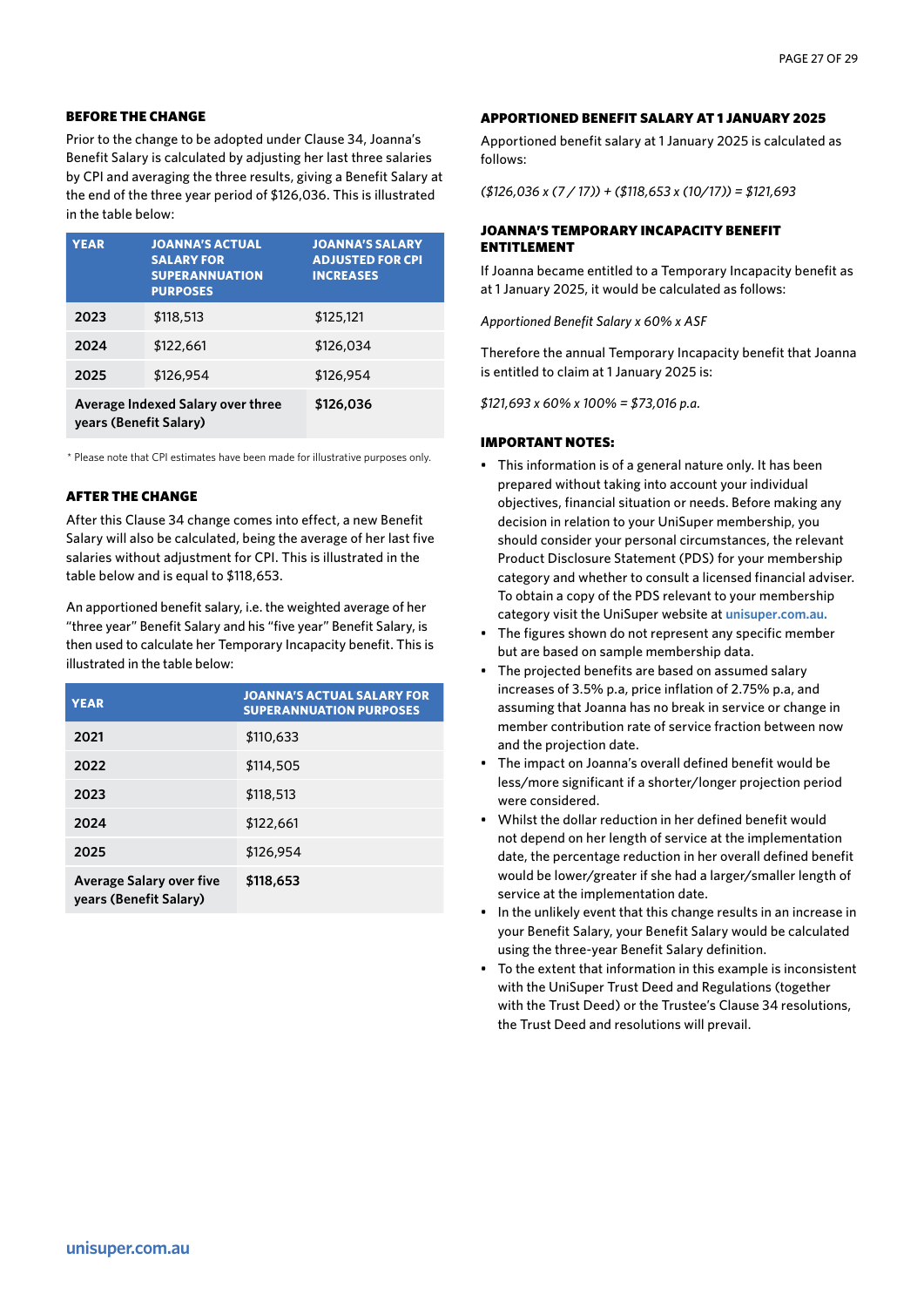# <span id="page-27-0"></span>*Example thirteen: Alison (Effect on Disablement Benefit)*

This page explains the Clause 34 change in the event a Disablement benefit is payable after 1 January 2015.

Currently, the Defined Benefit Division's (DBD) Disablement benefit for a Division B member is calculated as:

*Benefit Salary x 60% x ASF*

Disablement benefits claimed after 1 January 2015 will be affected by the Clause 34 change and will be calculated using an Apportioned Benefit Salary.

The apportioned benefit salary at the date of Disablement is then indexed with CPI and used to calculate any subsequent death or retirement benefits (unless you cease to be disabled and return to employment).

# **Please note:**

The Clause 34 change won't affect Disablement benefits in payment at 1 January 2015. Similarly, if you are in receipt of a Disablement benefit your retirement benefit at 65 won't be affected (unless you cease to become disabled and return to employment).

# APPORTIONED BENEFIT SALARY

The Apportioned Benefit Salary is a weighted average of a member's three-year Benefit Salary and five-year Benefit Salary based on their pre- and post-1 January 2015 benefit service. i.e.:

*Apportioned Benefit Salary = (three-year Benefit Salary x (Pre 1 Jan 2015 service / Total service)) + (five-year Benefit Salary x (Post 1 Jan 2015 service / Total service))*

#### **Example of a Division B Temporary Incapacity benefit payable on 1 January 2025**

Our example focuses on Alison. Alison is aged 44, has seven years of service in the DBD as a Division B member and has a salary of \$90,000 on 1 January 2015 (the date that the Clause 34 change is scheduled to be implemented). Members can refer to their statement to check if they are a Division A or Division B DBD member,

Assuming salary increases of 3.5% per annum, Alison's salary levels for five continuous years up to 1 January 2025 are outlined in the table below. Let's say the Consumer Price Index (CPI) increases by 2.75%\* each year.